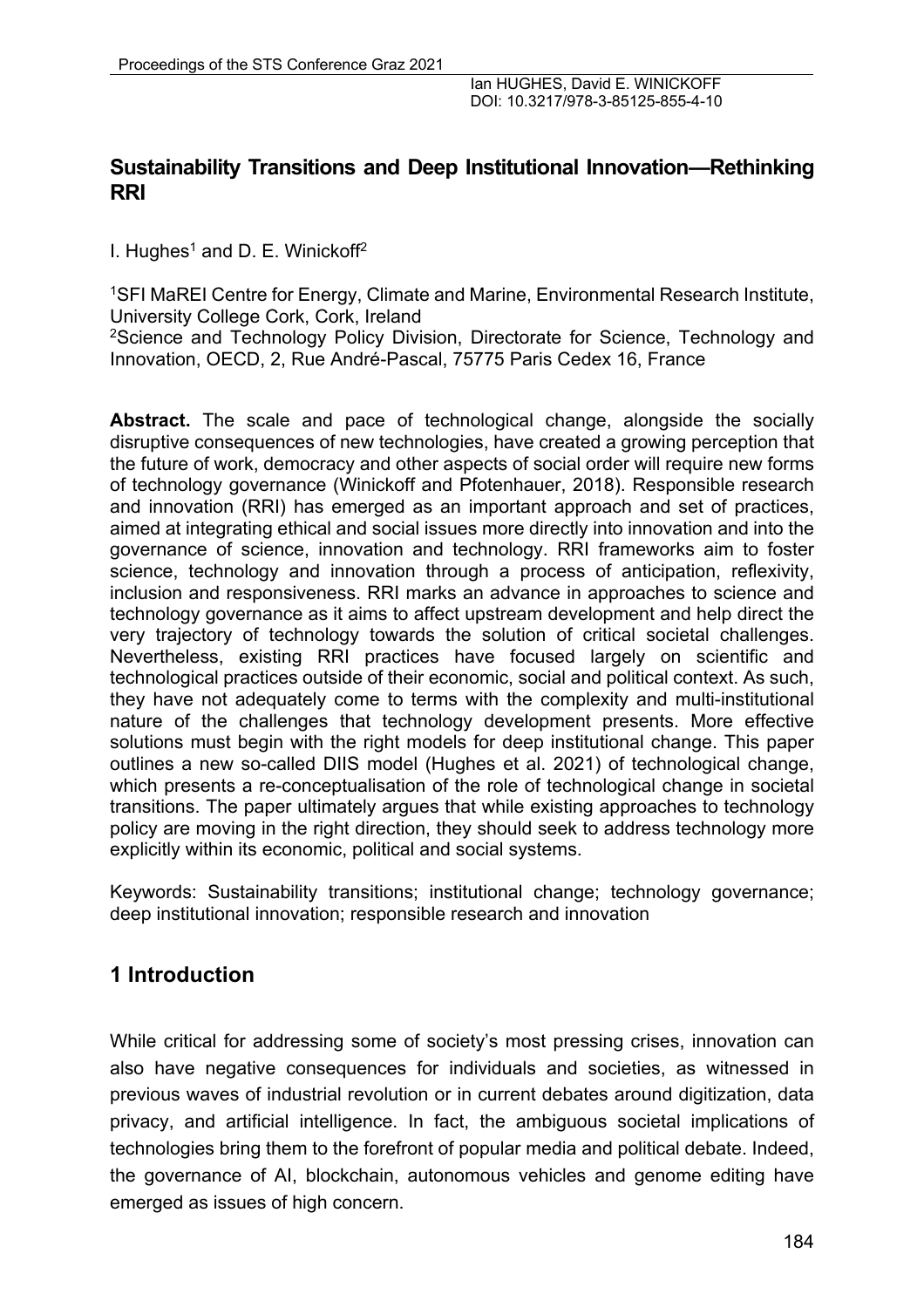Responsible Research and Innovation (RRI) has emerged as a set of principles and practices aimed at governing technology for the public good (see e.g. Owen et al., 2012; Burget et al., 2017). RRI has arisen from concerns about detrimental impacts of existing and emerging technologies. At the same time, the development of RRI is happening at a time of not only accelerating technological change, but of profound environmental, political, and social change. Climate change has been acknowledged as a planetary phenomenon that threatens the climatic and ecological balance of the planet, with severe consequences for humanity. And climate change is but one of a series of crises, which also include environmental degradation, species extinction, crises of economic and political inequality, democratic malaise, the rise of authoritarian populism, rising geopolitical tensions, the persistence of extreme poverty, and pervasive levels of violence. All of these changes feature technology as constituent elements.

This article examines RRI principles and practices in the context of this particular historic moment of these cascading crises and puts the analysis in the broader context of deep transitions and theories of systems innovation. The outline of the article is as follows. Using artificial intelligence (AI) as a leading case, Section 2 illustrates the array of governance challenges presented by emerging technologies which RRI aims to address. These concerns range from the need to control disruptive transformative technologies, defend against existential threats, steering RDI to address societal challenges, and a democratic imperative that people should participate in decisions that profoundly impact them.

In Section 3, we briefly review existing RRI principles and practices, including Stilgoe et al.'s (2013) framework for RRI and their four dimensions of responsible innovation anticipation, reflexivity, inclusion and responsiveness - that provide a framework for raising, discussing and responding to the diverse challenges raised by many existing and emerging technologies. We highlight some of the challenges that existing RRI faces in effectively placing ethical boundaries on technology development, including the need for systemic application of RRI instruments both to a diverse range of innovation actors and across the entire R&I cycle.

In Section 4, we step back to look at the larger context within which RRI is being developed and applied. We briefly outline two existing theories of sociotechnical change that both seek to understand technological change and its wider societal drivers, influences and impacts. These theories are the Multi-Level Perspective (MLP) of Geels (2005), and the Deep Transition theory of Schot and Kanger (2018). Both of these theories examine the dynamics of transition from one socio-technical system to another (the transition from a carbon-based energy system for example to a renewable energy system). While the MLP focuses mainly on the transition of single sociotechnical systems, deep transition theory attempts to explain the dynamics of the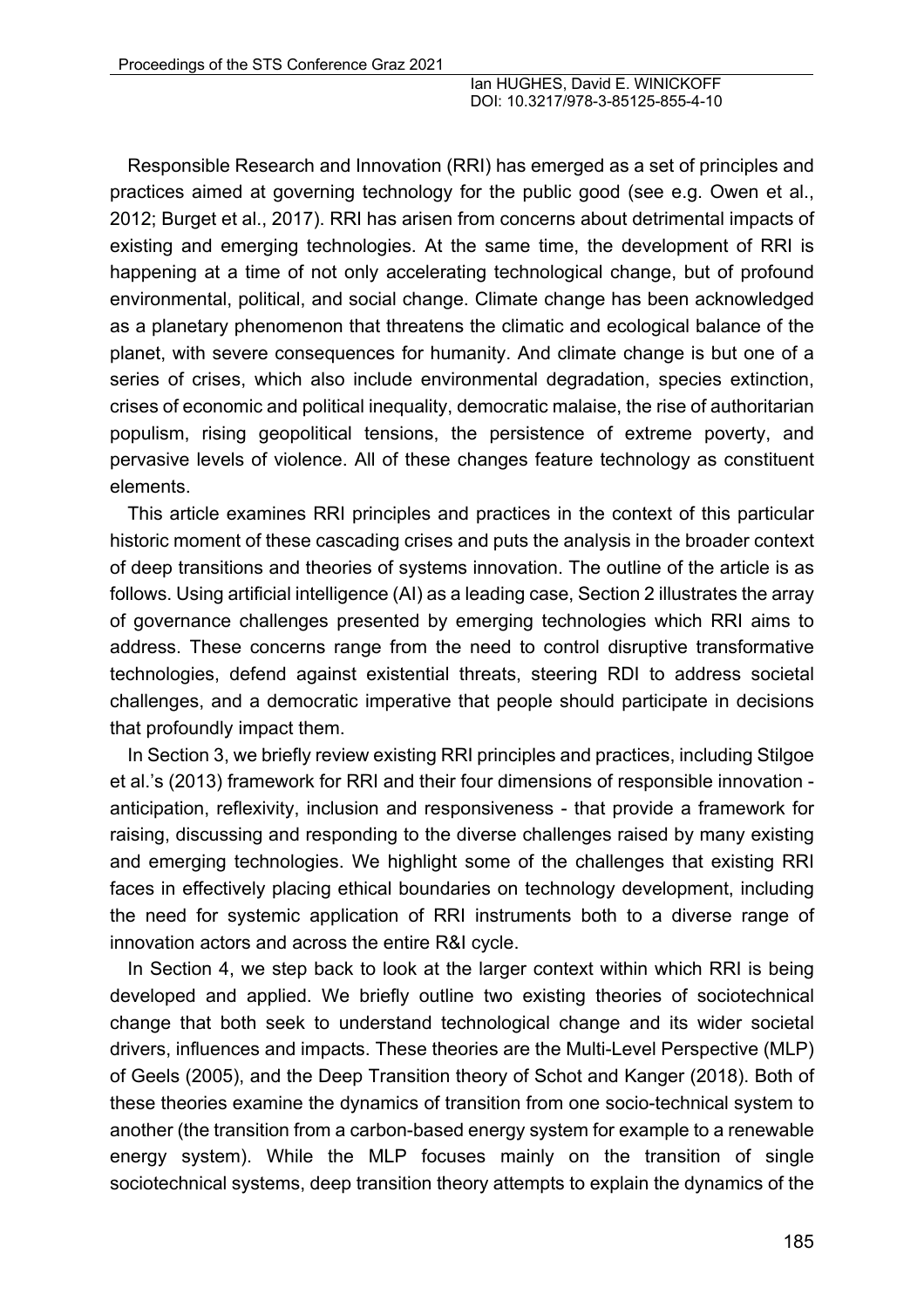emergence of entire socio-technical paradigms, particularly the existing paradigm of industrial modernity. Finally in this Section, we introduce our new framing for societal transformation, the model of Deep Institutional Innovation for Sustainability and Human Development (DIIS) which aims to situate technology as a social institution embedded within a range of other social institutions including economics, politics, gender, religion and education, with which the technology system co-evolves.

In Section 5, we return to critique existing principles and practices of RRI in the light of the DIIS model of whole of society transformation. We conclude that while RRI tends to address the problem of science and technology governance through the micropractices and contexts of the innovation system – and therefore provides a necessary intervention -- the deep embeddedness of innovation within political, economic and cultural systems is left largely unaddressed. In short, as a general matter, RRI may be working without the correct model of a complex and interconnected innovation system. Recent models of technological and societal change that diagnose the deeper drivers of the current moment of crisis may offer a necessary foundation for the development of a new innovation policy.

# **2 Challenges for Governing Emerging Technology: The Case of AI**

In order to illustrate the high stakes of emerging technologies for basic human values, and therefore governance, Artificial Intelligence is an excellent example. AI is a potentially powerful general-purpose technology (GPT) with the ability to cause broad transformation of the economy and society (OECD, 2019, Trajtenberg, 2019). It is anticipated that progress could be rapid, with potential major advances in medicine and health (Goodman et al., 2020), energy (Ahmad et al., 2021), transportation (Abduljabbar et al., 2019), education (Owoc et al., 2021), innovation (Cockburn et al., 2018), and sustainable development (Vinuesa et al., 2020). The risks, however, are substantial and diverse.

#### **2.1 Labour Displacement**

One prominent issue of concern is the future of work: AI carries the potential to transform production systems and to replace human labour in many sectors of the economy. The displacement of labour by AI is predicted to be significant in the future and may result in levels of unemployment that could undermine social cohesion and stability. Recent estimates by the OECD are that 14% of all jobs across 32 OECD countries have a high risk of automation (Nedelkoska and Quintini, 2018), while a further 32% of jobs may experience significant changes to how they are carried out. There is an emerging consensus that artificial intelligence is likely to represent a new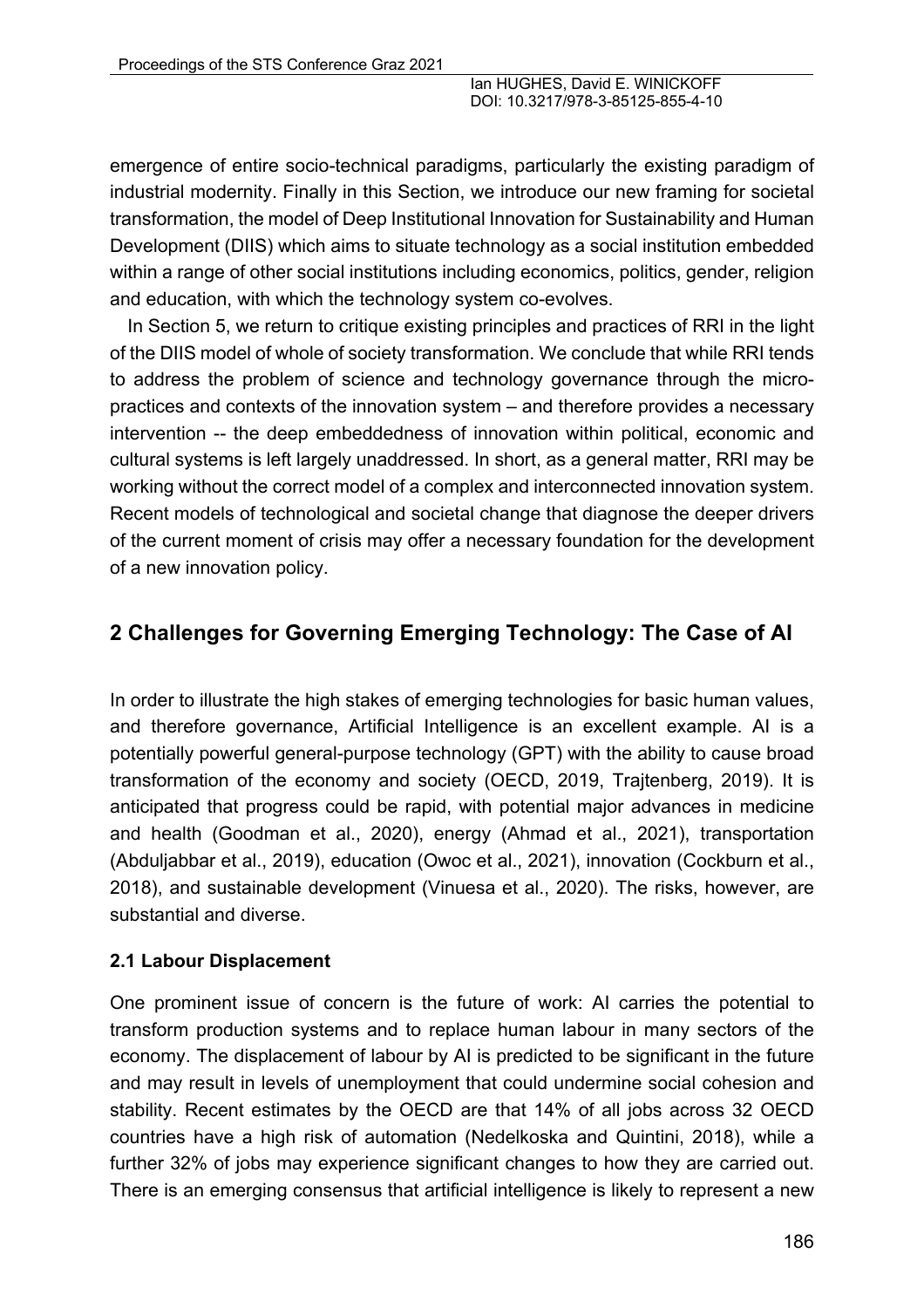employment paradigm (OECD, 2018) with far reaching consequences for individuals and societies.

### **2.2 Inequality**

There are concerns also about the impact of AI on inequality, between firms, in terms of exacerbating existing inequalities, and between generations. Current AI research and development activity is concentrated within a small number of companies, raising fears that rapid breakthroughs in AI could result in unprecedented increases in capital accrual by those firms. According to O'Keefe et al. (2020), the growth in economic wealth from advanced AI could be unprecedented in magnitude and speed, potentially disrupting the structure of the global economy and resulting in the rapid creation of an oligopolistic global market structure.

AI could also replicate or even exacerbate the existing inequalities that have already emerged in terms of the digital divide between demographics within society who do and do not have access to digital technologies (Van Dijk, 2017). A rapid transition to AI could also potentially result in increased inequality between generations. According to Sachs and Kotlikoff (2012), since AI is designed, owned and run by skilled workers, who are typically mid-career, AI is likely to impact detrimentally on young unskilled labour, while benefiting older skilled labour, thereby depressing the wages and savings of the next and future generations.

#### **2.3 Range of Safety Concerns**

AI raises an array of safety concerns. 'Narrowly competent' AI systems are already being applied across a wide range of domains from transport to energy to banking and finance and beyond. In applications like self-driving cars, automated trading systems, air traffic control, or control of the power grid, AI system failures could lead to severe disruptions or mass casualties.

In addition, the potential for AI to disrupt political systems is already impacting, for example, through the emergence of deep fakes that make it difficult to distinguish between truth and misinformation. The deployment of mass surveillance systems based on AI also highlights the misapplication of AI to reinforce authoritarian forms of government (Wright, 2018). Yet another danger is the emerging arms race in lethal autonomous weapons (Haner and Garcia, 2019).

### **2.4 Existential Threats—'SuperIntelligence'**

The possibility of AI posing an existential threat to humanity constitutes another thread in AI literature. Bostrom (2014, 52) uses the term 'superintelligence' to refer to "intellects that greatly outperform the best current human minds across many very general cognitive domains". At present, AI systems are specialised 'narrowly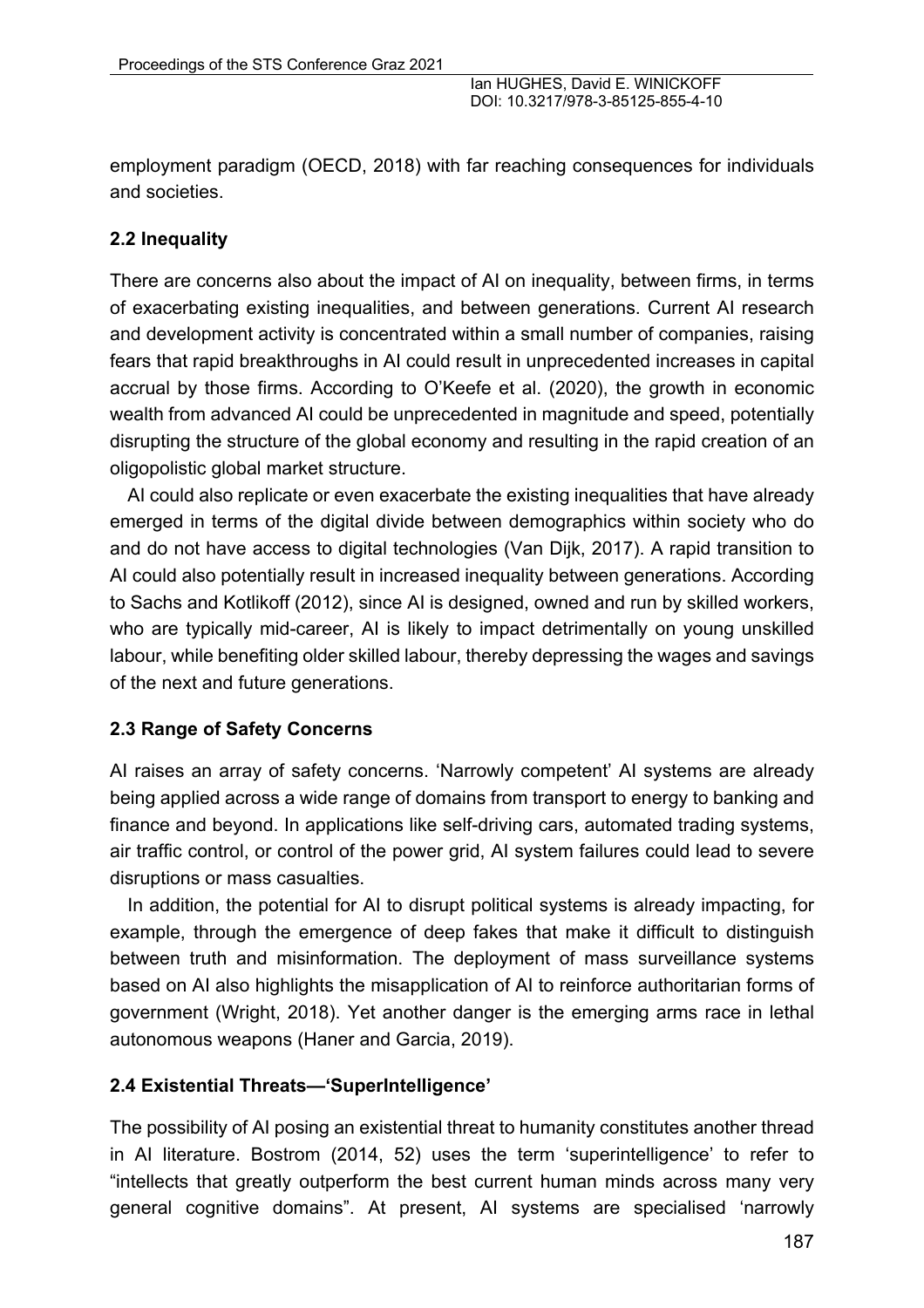competent' systems that perform specific, restricted tasks that approximate to, or in some cases exceed, human capacities in those restricted areas. The future evolution of AI systems, however, may see advances towards 'general intelligence' (AGI), that replicates human intelligence is its generality. The key concern regarding AGI research is the development of autonomous artificially intelligent agents which are much more intelligent than humans, and which pursue goals that conflict with our own, perhaps even leading to our own demise. While the feasibility of AGI remains controversial (Fjelland, 2020), one survey of AI experts reflects the belief that there is a significant (>25%) chance that superhuman capabilities in strategic domains could be developed within the next thirty years (Grace et al., 2018).

#### **2.5 Systemic Impacts**

This short review of the concerns surrounding the development of AI show that the range of issues of concern are diverse and far reaching. When the focus is broadened to other new and emerging technologies such as biotechnology, neurotechnology, nanotechnology and online digital technologies, the scope, breadth and critical nature of the governance challenges can be seen to be daunting. The development of these new and emerging technologies essentially constitutes what Callon calls 'society in the making' (Callon, 1987). As such, the impacts of R&I are potentially deeply 'systemic' and reach far beyond those stakeholders who are directly involved, such a researchers and funding agencies. In terms of governance, new and emerging technologies therefore raise a number of fundamental difficulties.

First, the ubiquity of their potential impacts raises the question as to who should have a say in R&I, and what processes might possibly be put in place to direct and control such changes.

Second, as Hajer (2003) points out, disruptive technologies typically fall into an 'institutional void', where there are few agreed structures or rules that govern them. Their novelty and ubiquity mean that new applications and their diffusion take place globally in ways that conventional policy find difficult to control (Hajer, 2003). Callon et al. (2011) use the metaphor of science and technology 'overflowing' the boundaries of existing scientific regulatory institutional frameworks and describe this context as one of relative 'lawlessness'.

Third, current forms of regulatory governance offer little scope for broad ethical reflection on the purposes of science or innovation and can do little to identify in advance many of the most profound impacts that may emerge through innovation (Stilgoe et al., 2013).

And fourth, and finally, current forms of technology governance also provide little scope for reflection on the deeply interconnected systems of politics, economics,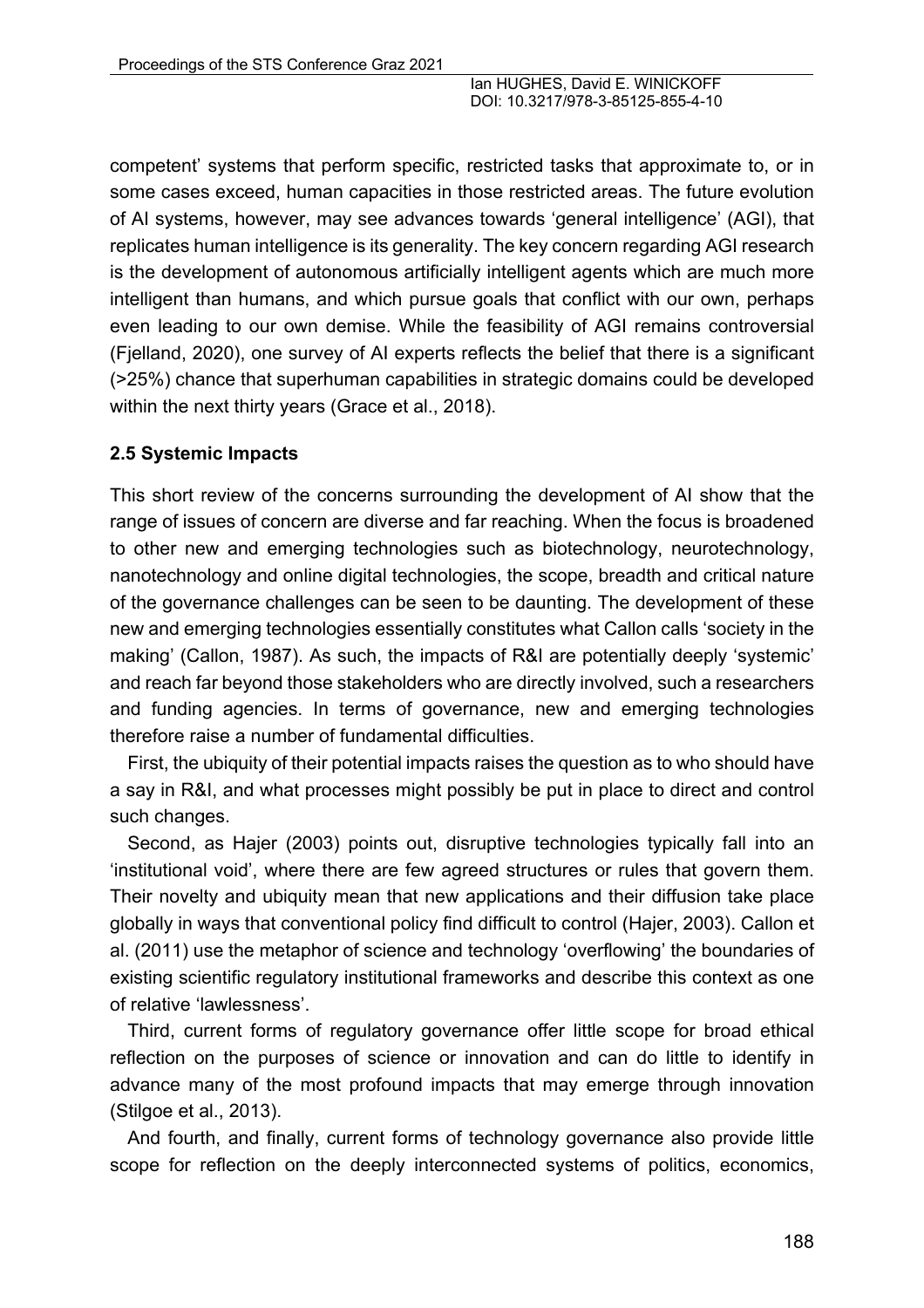gender, education and religion in which technology systems are embedded and which deeply influence the path dependence of technological development.

## **3 Overview of RRI as a Process to Address the Diverse Challenges**

## **of Technology Governance**

To address some of the concerns around the governance of STI, the European Commission has sought to institutionalise notions of "responsibility", "responsible development" and "responsible innovation" for science and technology under the banner of "Responsible Research and Innovation" (Tancoigne et al., 2016). Other international organisations including UNESCO have adopted Responsible Research and Innovation as a tool for steering entire innovation systems in ethical directions and as a means of addressing global challenges such as climate change. As a general matter, the RRI framework aims to widen the scope of formal processes of ethics review for research and innovation into a more open approach that addresses wider societal implications of science, services and products. Given this array of demands on RRI, this section turns to briefly outline the range of principles and practices that currently constitute RRI with a view to judging whether existing RRI can meet the critical challenges demanded of it.

There is not one canonical definition or approach to RRI (see Table 1 below). As a general matter, RRI can be seen as the attempt to design and implement an inclusive process for ongoing collective deliberation and decision making to address the multiple and diverse goals that research and innovation are presenting, and to constrain technology development within agreed ethical boundaries.

In one influential exploration of the field, Stilgoe et al. (2013) propose four dimensions of responsible innovation - anticipation, reflexivity, inclusion and responsiveness - to provide a framework for raising, discussing and responding to the diverse challenges raised by many new and emerging technologies.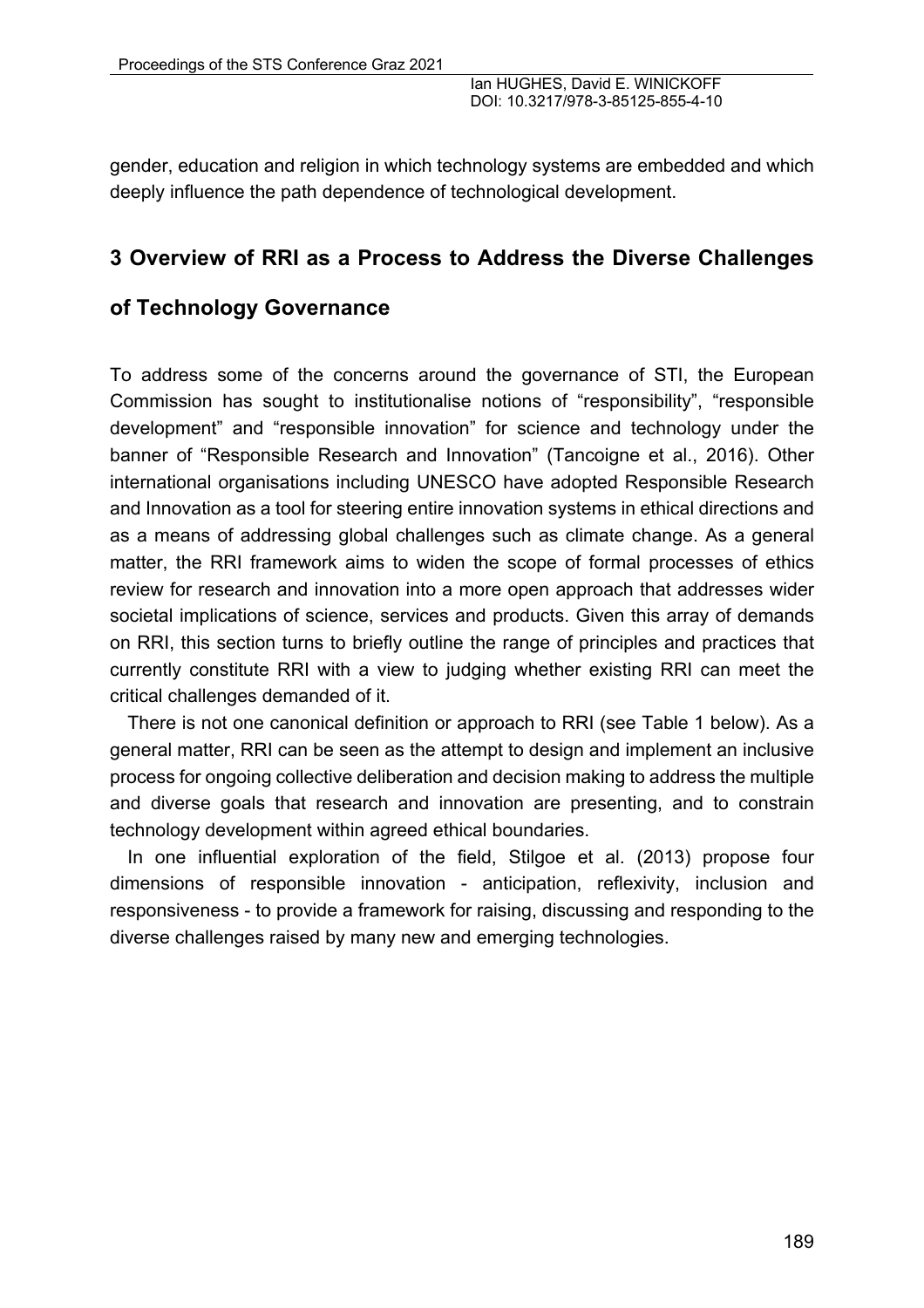Table 1: Understandings of "Responsible Research and Innovation"

| "An on-going process of aligning research and innovation to the<br>values, needs and expectations of society." Rome Declaration on<br>Responsible Research and Innovation in Europe, issued under the<br>Italian Presidency of the Council of the European Union, 21 November<br>2014 (European Commission, 2014).                                                                                                                                                  |
|---------------------------------------------------------------------------------------------------------------------------------------------------------------------------------------------------------------------------------------------------------------------------------------------------------------------------------------------------------------------------------------------------------------------------------------------------------------------|
| "RRI can be viewed as being as much about fostering practices and<br>cultures amongst those engaged in supporting and pursuing<br>innovation as a concern with appropriate regulatory and governance<br>structures. The engagement of publics in determining what the<br>desirable ends of research are, and how innovation processes can<br>achieve these, is also often seen as a crucial part of responsible<br>practice" (Nuffield Council on Bioethics, 2013). |
| "A science policy framework that attempts to import broad social<br>values into technological innovation processes whilst supporting<br>institutional decision-making under conditions of uncertainty and<br>ambiguity. In this respect, RRI re-focuses technological governance<br>from standard debates on risks to discussions about the ethical<br>stewardship of innovation" (Schroeder and Ladikas, 2015).                                                    |
| "A transparent, interactive process by which societal actors and                                                                                                                                                                                                                                                                                                                                                                                                    |

innovators become mutually responsive to each other with a view to the (ethical) acceptability, sustainability and social desirability of the innovation process and its marketable products (in order to allow a proper embedding and technological advances in our society)" (von Schomberg, 2013).

*Anticipation* involves systematic thinking on possible consequences of research and innovation. Techniques that have been developed to embed anticipation in R&I processes include upstream public engagement (Wilsdon and Willis, 2004), Constructive Technology Assessment (Rip et al., 1995), and 'Real-Time Technology Assessment' (Guston and Sarewitz, 2002). These techniques involve anticipatory discussions of possible and desirable futures.

*Reflexivity*. According to Schuurbiers (2011), RRI requires deep reflexivity, in which the value systems and theories that shape science, innovation and their governance are themselves scrutinised. Such self-scrutiny and critique need to be public and conducted not only by researchers and innovators, but also at a systemic level involving all stakeholders who are part of the R&I system, including citizens.

*Inclusiveness*. The participation of diverse stakeholders, including citizens, is a central tenet of RRI. Techniques aimed at including end users in the innovation process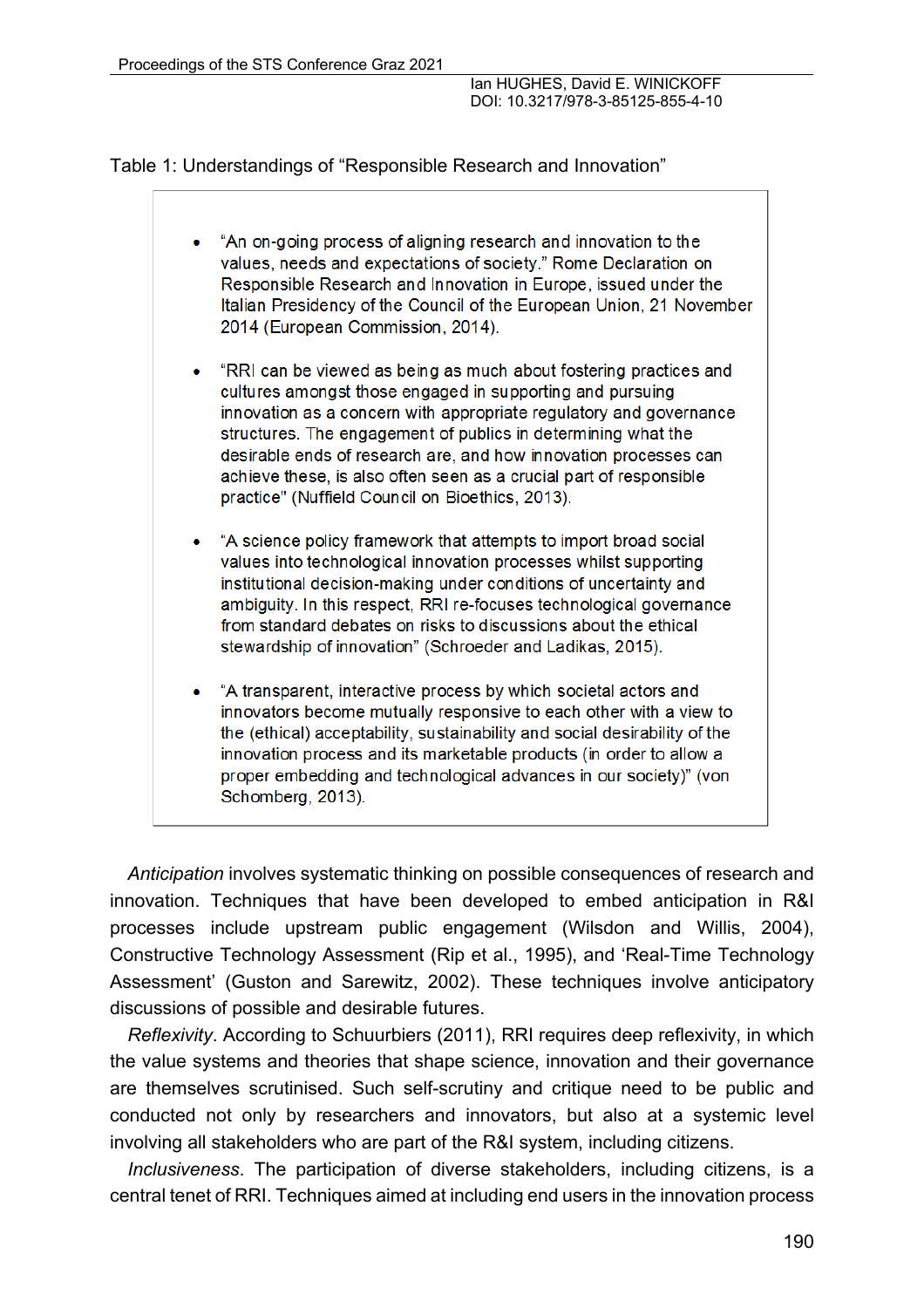include user-driven innovation (Hippel, 2005), open innovation (Chesbrough, 2003), open source innovation (Raymond, 1999), participatory innovation (Buur and Matthews, 2008) and networked innovation (Powell et al., 1996). Small-group processes of public dialogue, described as 'mini-publics' by Goodin and Dryzek (2006), have also been developed including consensus conferences, citizens' juries, deliberative mapping, deliberative polling and focus groups. Such mini-publics aim to include public deliberation as an upstream input in the innovation process.

*Responsiveness*. Responsiveness means that technology governance responds effectively to the knowledge that results from improved anticipation, reflexivity and inclusion. The mechanisms that might enable responsiveness include, for example, the application of the precautionary principle, a moratorium, or a code of conduct. The implementation of such mechanisms requires hard choices, including challenging dominant norms and values, and overcoming powerful interests that advocate particular technological solutions. RRI requires systemic application of these principles and holistic coordination of multiple individual mechanisms along the entire innovation process. As Stilgoe et al. emphasise, institutional commitment to a framework that integrates all four dimensions (anticipation, reflexivity, inclusion and responsiveness) is vital for effective technology governance within agreed ethical boundaries.

# **4 Models of Technological/Societal Change**

While individual mechanisms such as mini-publics, research integrity, risk management and other RRI instruments may target parts of the governance of innovation, they do not represent a coherent and effective RRI governance system unless they are aligned with and work systemically with other RRI mechanisms. Indeed, as others have pointed out, this is a significant challenge (Stilgoe et al., 2013). The possibility of such coordination of multiple instruments for effective RRI governance is in some doubt. In the following Section we therefore step back to outline two existing models of socio-technical transition and introduce our new model of Deep Institutional Innovation for Sustainability and Human Development (DIIS) which seeks to position technology development within a holistic context.

#### **4.1 Evolution of R&I Policy in the Face of Grand Challenges**

For decades, innovation policy makers have been developing innovation models and policy instruments to target investments in science and technology to maximise the impacts of those investments. Until recently, the dominant model of technological change was the so-called linear model of innovation, whereby governments play an active role in financing scientific research on the premise that new scientific discoveries will be taken up by firms to produce new technologies, new industries, economic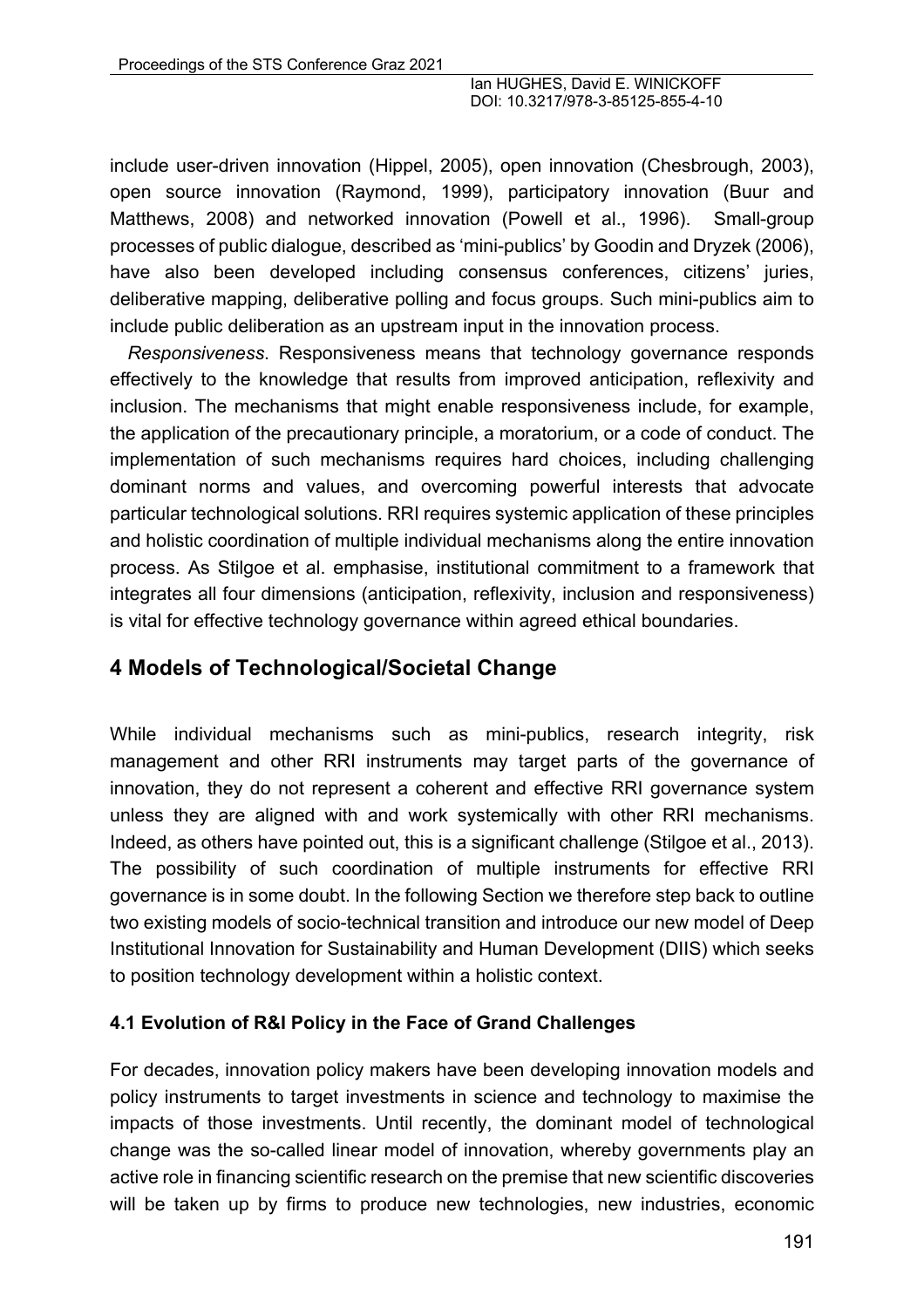growth and jobs (Godin, 2006). Over time, this linear model was supplemented by the national innovation system (NIS) approach to innovation in which creating linkages between the various actors in the system, along with building their innovative capacities, are critical (Nelson, 1993).

In the last decade or so, owing to the scale of contemporary grand challenges, the linear model and the NIS model have increasingly been supplemented by a third innovation model, namely the model of System Innovation (SI). While the linear model and NIS both aim to strengthen and enhance the productivity of an existing innovation system, SI recognises that many of our current socio-technical systems are no longer sustainable, and that the optimization of existing systems is no longer sufficient. Instead, the SI approach aims to bring about fundamental change in the sociotechnical systems that provide us with energy, food, and transport, among others.

The fundamental reorientation of R&I policy currently taking place has also been accompanied by the emergence of new models for understanding socio-technical transitions, most prominent among them the Multi-Level Perspective (MLP) (Geels, 2005, Grin, et al., 2010.), and the model of Deep Transition (Schot and Kanger, 2018).

#### **4.2 The Multilevel Perspective (MLP) of Socio-technical Transition**

The Multilevel Perspective (MLP) focuses on understanding large scale and long-term shifts that take decades to unfold, from one socio-technical system to another. Sociotechnical systems are defined as configurations of actors, technologies and institutions that fulfil critical societal functions, such as the energy system, the food system, the transport system etc., that form the material backbone of modern societies.

The basic components making up the multi-level framework are niches, sociotechnical regimes and socio-technical landscape, and socio-technical change is typically seen as resulting from interactions at each of these three levels:

- 1. The micro-level involves innovative experiments, for example by firms and communities developing and adopting new technologies and lifestyle practices. Compared to dominant regimes, the actors in niches are few, their interrelations are limited, and the new technologies and practices are still developing.
- 2. The meso level is the existing technological paradigm, for example the existing technologies and practices that make up the current fossil-based energy system.
- 3. The macro-level landscape comprises high level mega-trends, rules and values, such as long-term changes in technology, the social acceptability of technologies, and the political landscape that supports or opposes change. As Schot and Kanger (2018) point out, this varied set of factors can be combined in a single 'landscape' category because they form an external context that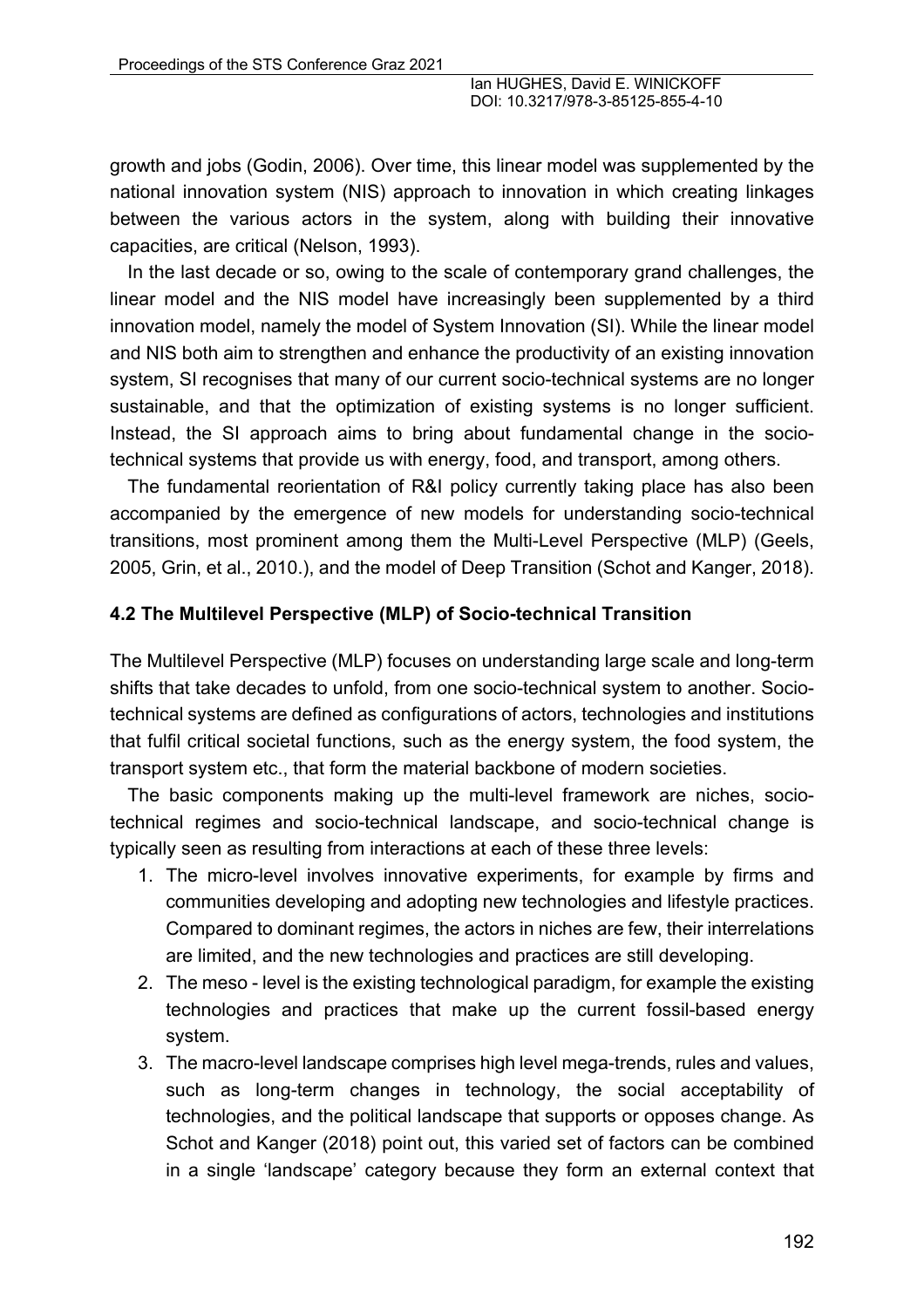niche and regime actors cannot influence in the short run, but that do influence activities at the niche and paradigm levels.

According to the MLP model of system change, for new innovations to break through and replace an existing paradigm, multiple policies are needed to overcome current technological infrastructures and practices. A key insight of the MLP perspective is that the transition from one socio-technical system to another results from the interaction of events on all three levels—niche, regime and landscape—and occurs through a specific combination and sequence of endogenous and exogenous sources of change.

#### **4.3 Deep Transition**

Schot and Kanger (2018) build on the MLP perspective to provide additional insights into an understanding of long-term socio-technological change. In their model of Deep Transition, Schot and Kanger point out that individual socio-technical systems (for food, energy, transport, production etc) are not free standing, but are instead interconnected, particularly in terms of the meta-rules that are common across them. Their model focuses on understanding the parallel evolution of multiple (as opposed to single) socio-technical systems, complexes of socio-technical systems, and the resulting broader and long-term transformations of industrial societies as a whole.

The Deep Transition model plays particular attention to the role of rule-systems (called regimes and meta-regimes) in driving the directionality of the entire process. Schot and Kanger's hypothesis is that throughout the centuries' long process of industrialization, sociotechnical systems have generated their own macro-level selection environment that impacts on the evolution of individual socio-technical systems. They call this macro-level selection environment, which has been evolving since the Industrial Revolution to become the dominant contemporary socio-technical selection environment, 'Industrial Modernity'.

A Deep Transition is formally defined as a series of connected and sustained fundamental transformations of a wide range of socio-technical systems in a similar direction. Kanger and Schot (2019) cite a number of examples of this directionality, e.g., the move towards increased labour productivity, mechanization, reliance on fossil fuels, resource-intensity, energy-intensity, and reliance on global value chains. Among the beliefs and guiding meta- rules of Industrial Modernity that have emerged during this time, and which continue to shape technological development, Kanger and Schot identify those set out in Table 2.

In addition, Schot and Kanger put forward the following propositions on the macrodynamics of Deep Transitions:

• The first Deep Transition has comprised successive waves of technological development (Perez, 2002, Freeman and Louca, 2001) that have led to a long-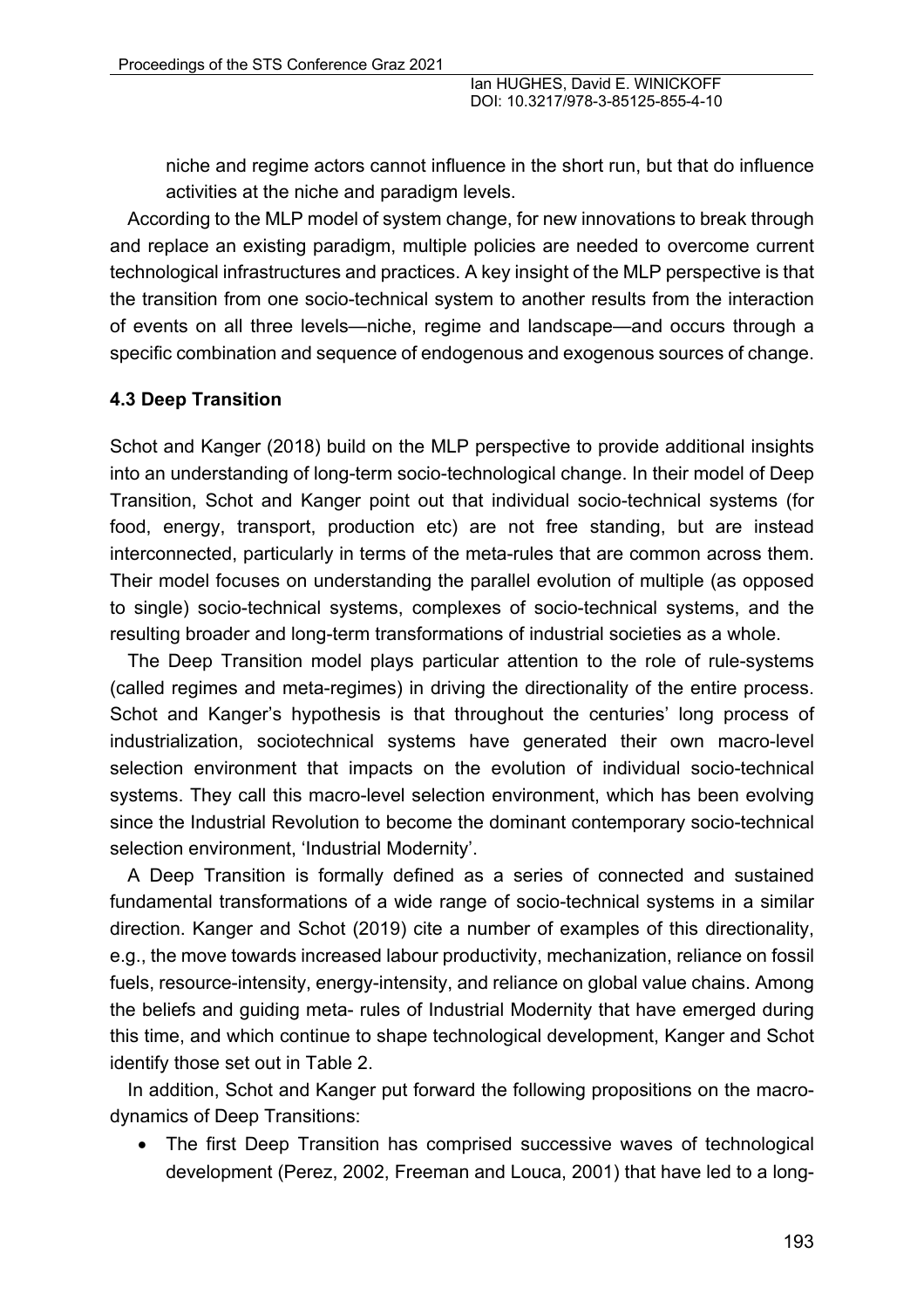term path dependency and a powerful selection environment, called Industrial Modernity' within which current technological developments are occurring.

| Separation of Nature and Society                 | Modern industrial society is separate from,       |
|--------------------------------------------------|---------------------------------------------------|
|                                                  | and above, nature                                 |
| Dominance over nature                            | nature as a resource to be exploited<br>$\bullet$ |
|                                                  | control over nature as a desirable<br>$\bullet$   |
|                                                  | goal                                              |
|                                                  |                                                   |
| Techno-optimism                                  | Belief that societal problems can be solved       |
|                                                  | through STI                                       |
| Techno-neutrality                                | STI as inherently value free                      |
| <b>Externality of environmental consequences</b> | Belief in limitless supply of<br>$\bullet$        |
|                                                  | resources                                         |
|                                                  | Assumption that waste is not a<br>$\bullet$       |
|                                                  | fundamental problem                               |
| Primacy of material progress over other          | Material progress would lead to                   |
| forms of progress                                | emancipation, empowerment and self-               |
|                                                  |                                                   |
|                                                  | realization                                       |
| Market orientation                               | Belief in firms as primary drivers of             |
|                                                  | innovation                                        |
| Productivity                                     | Belief that any human task should be              |
|                                                  | substituted with technologies to increase         |
|                                                  | productivity                                      |
|                                                  |                                                   |

Table 2: Meta-rules and values in the landscape of Industrial Modernity

- The landscape of Industrial Modernity, with its value and beliefs shown in Table 1, its reliance on fossil fuels, and relentless pursuit of productivity, mechanization, competition etc. have contributed to and intensified the twin challenges of environmental degradation and social inequality.
- The grand challenges that we now face, which have been created in large part by the processes of the First Deep Transition, cannot be definitively fixed within the framework created by this very transition.
- The Second Deep Transition towards sustainability and greater equality will only occur when there is a disruption in the meta-rules and meta-values that constitute the landscape within which technology development is occurring.

The model of Deep Transition adds a new understanding of landscape in the MLP framing and its influence on current technological development. As Schot and Kanger point out, the Deep Transition framing suggests that the expansion or optimization of existing socio-technical systems, or the stimulation of radical niches to promote transitions in single systems, will not be even remotely enough. Only when the broad selection environment of Industrial Modernity itself is transformed can it stimulate the interaction between niches, regimes and meta-regimes in a manner that would alter the directionality of evolution of the broad range of socio-technical systems which constitute the backbone of industrial societies.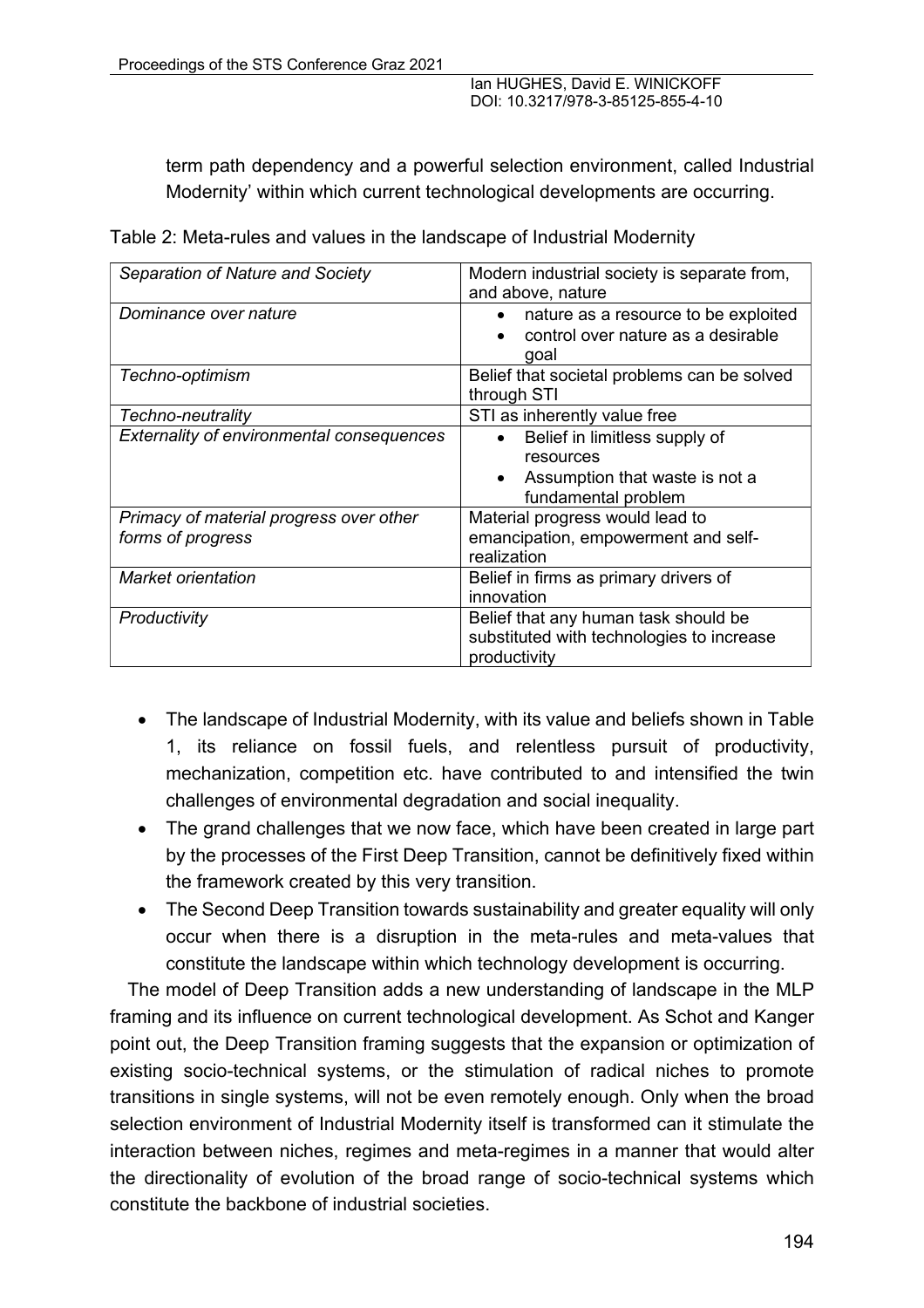In other words, what is needed for transitions to sustainability and greater social and economic equality is a rupture in Industrial Modernity, and the creation of a fundamentally different macro-level selection environment for the future evolution of socio-technical systems: a different type of, or alternative to, Industrial Modernity.

### **4.4 Deep Institutional Innovation for Sustainability and Human Development (DIIS)**

We now present a new model for societal transition that views technology as but one of a set of deeply interconnected social institutions that are currently undergoing profound change. The Deep Institutional Innovation for Sustainability and Human Development (DIIS) model (Hughes et al. 2021) broadens further the conceptualisation of the role of technological change in transitions by placing it firmly within the context of whole of society change. The DIIS model is illustrated schematically in Figure 1.



# **Figure 1: Model of Deep Institutional Innovation for Sustainability and Human Development (DIIS)**

The top left part of Figure 1 represents the 'cascading crises' that currently afflict humanity. These crises include climate change, extreme biodiversity loss, environmental degradation, destabilising levels of poverty and economic inequality, persistent levels of social and economic inequality, the rise of authoritarian populism, the erosion of democracy, the challenges of digitalisation and emerging technologies, rising international tensions, and the prospect of globally devastating wars.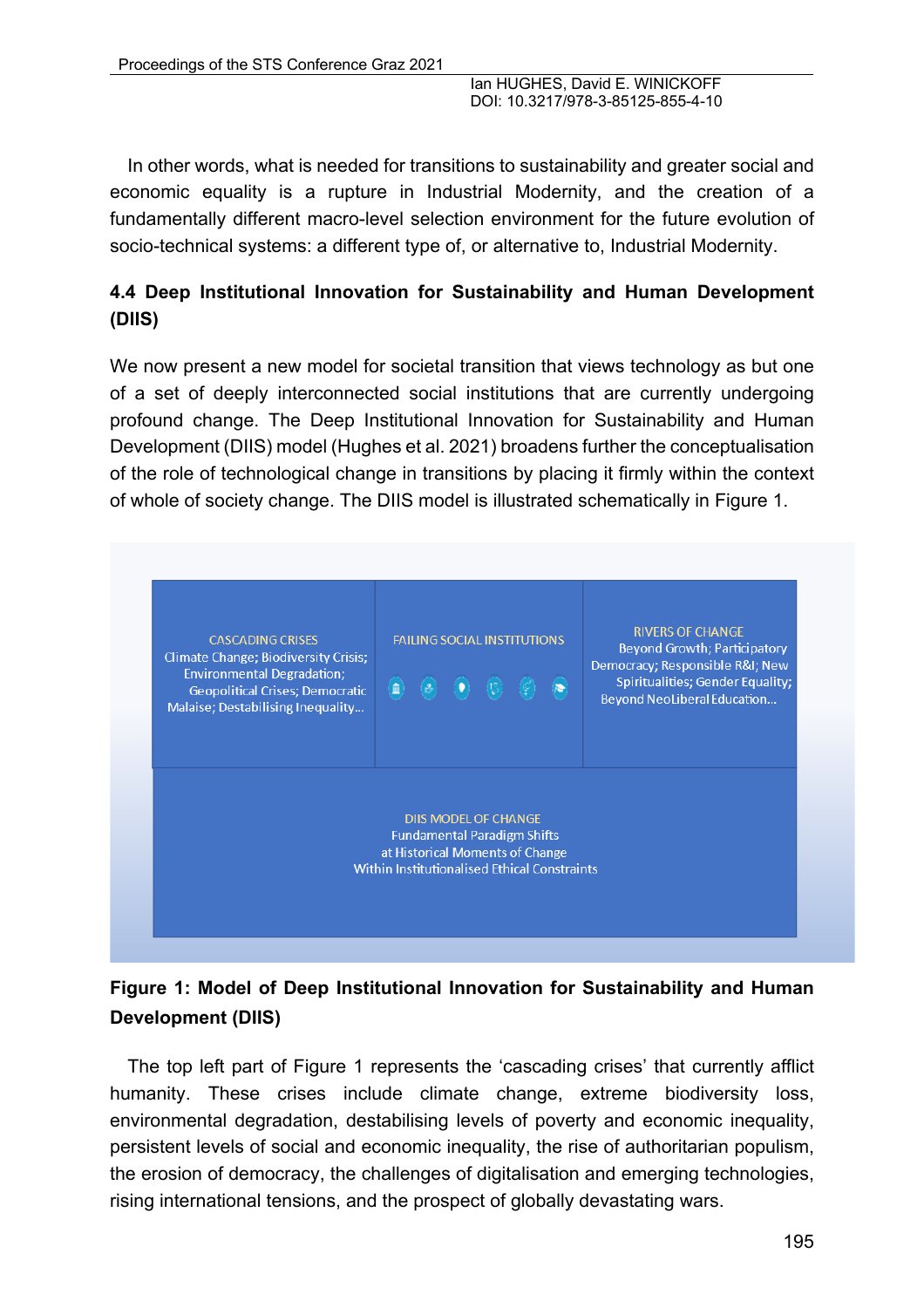The top central portion of Figure 1 represents six major social institutions that have traditionally provided stability and direction for societies. While there is no single definitive definition of social institution, the DIIS model adopts the following broad characteristics of social institutions: they play a central and important role in society; they are typically meta-institutions, i.e., systems of ideas, organisations and practices; and being central and important to a society, they are usually long lasting, typically trans-generational. In the DIIS framing, social institutions are taken to span the ideological, material organisational, and 'social practices' aspects of the social systems considered (see Glatz-Schmallegger et al., 2021). In general, social institutions are characterized by continuity, pattern maintenance and social reproduction, rather than by deep structural change, innovation or transformation. The DIIS model identifies six major social institutions: politics, economics, technology, religion, gender, and education.

Since technology spans ideological, material institutional, and social practices aspects, technology qualifies within the DIIS framing as a major social institution. Although technology may change and develop, and in fact, as we will argue, will need to change for the transition to sustainability to take place, the ideology and system aspects of innovation have remained constant for some time. As the Deep Transition framework, as well as work in the field of Science and Technology Studies suggests, stable technological production systems, assumptions and ideologies help constitute our contemporary moment of industrial modernity (e.g., Jasanoff 2004).

That the technology system is deeply intertwined with the other social systems considered in the DIIS model is readily apparent from contemporary discussions within RRI itself. The interconnection between technology, economics and politics is clear, for example, in the central role of technological innovation in economic growth and in the role of governments in setting framework conditions for innovation, including regulation. The intersection of technology and religion is apparent in ethical debates on technologies including gene editing and potential developments in neurotechnology. Gender and technology is an area of focus in RRI, including the consequences of gender imbalances on the outcomes of research and innovation. Education too is deeply interconnected with technology in multiple ways, including the current dominant educational paradigm of skills production for jobs and economic growth.

The DIIS model is focused on understanding the processes of deep structural and functional change within social institutions at historic tipping points, such as the present. The model posits that existing social institutions have both contributed to the cascading series of crises in Figure 1, and are incapable in their present form of resolving the crises they have contributed to creating.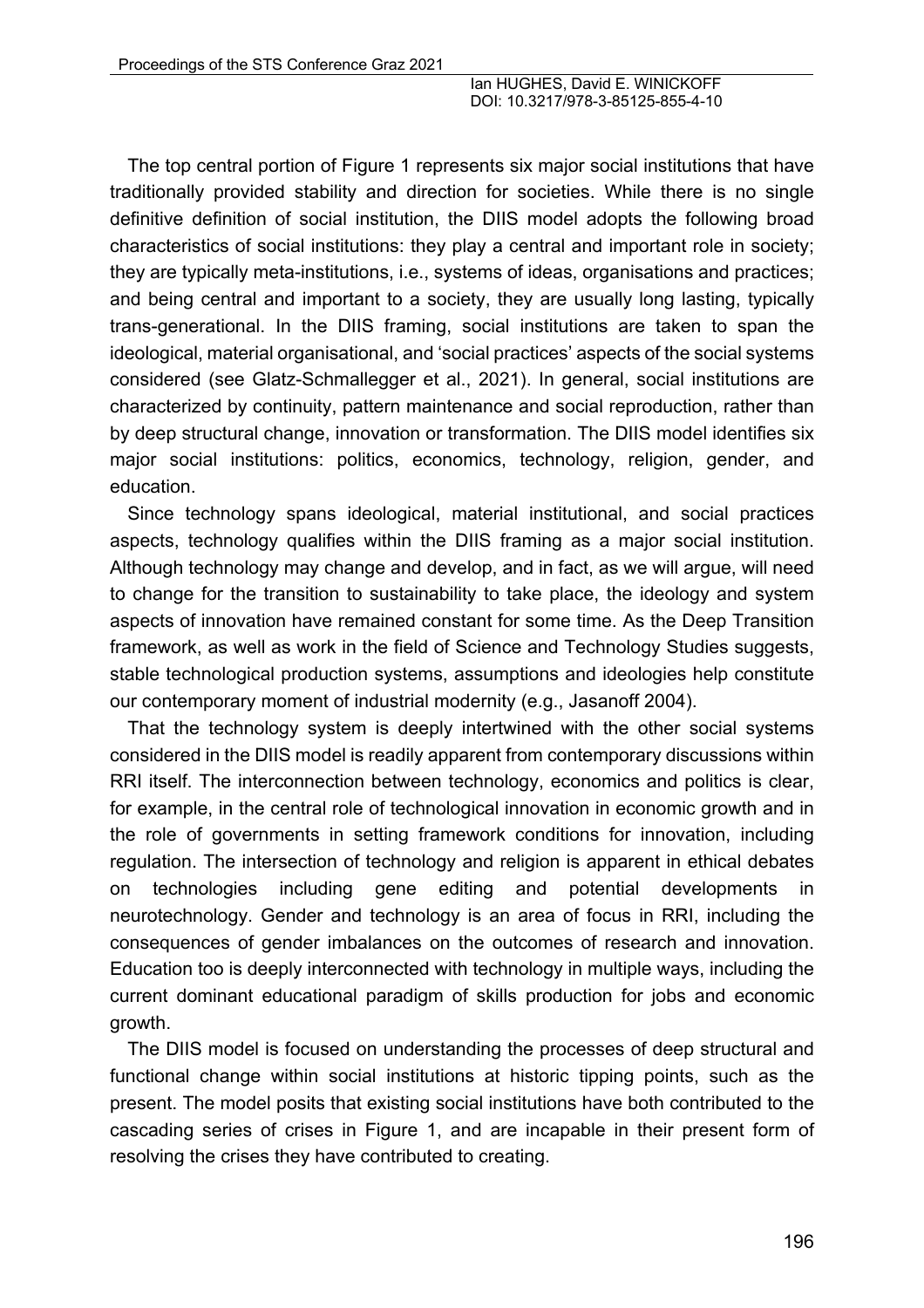The top left portion of Figure 1 reflects the fact that global movements are already in place that are advocating for, and taking action to create, social institutions more aligned with goals of sustainability and more equitable human development, and more able to address the crises facing humanity. In the realm of politics, movements for participatory democracy, for greater protections against authoritarianism, and for the inclusion of the interests of future generations are growing in strength. In economics, there has been an increasing acknowledgment of the shortcomings of the current dominant neoliberal economic model (OECD, 2020), alongside the development of alternative economic models (Raworth, 2017; Jackson, 2019; Folbre, 2008). In technology, as this paper attests, concerns about the adverse impacts of technologies have prompted the development of normative frameworks and practices such as RRI, as well as movements advocating greater foresight, regulation and accountability of transformative technologies. While religion is often viewed as immutable, the refiguration of religion and spirituality in the context of contemporary cascading crises, including climate change, is evidenced by the contemporary proliferation of religious schisms and emerging spiritualisms. Gender equality, and the social construction of gender, are pervasive issues across all of the major social institutions in society (Smiler, 2019). Finally, education plays a foundational role in terms of enabling (or preventing) deep system change. Education, particularly higher education, can either replicate the status quo in terms of paradigms of knowledge, epistemology, methodologies etc., or can act as enabling institutions, from within which deep system change may emerge. In this regard, movements which question the compartmentalisation of knowledge and research, and the dominant 'skills-based' paradigm of education, are gaining momentum in higher education internationally.

The bottom portion of Figure 1 represents the underlying DIIS model for understanding deep societal transformation that results from the simultaneous transformation of multiple contemporary social institutions. This model is outlined in detail in a previous paper (Hughes et al., 2021) and can only be briefly outlined here. The DIIS model posits that deep societal transformations occur at specific moments in history when underlying changes lead to tipping points that necessitate whole-ofsociety systemic change. It is the premise of the model that we are now at such a historical tipping point. Such moments of change are characterized by the breakdown of social institutions, experienced as periods of liminality, extreme contestation, social unrest and deep institutional innovation. A key focus of the DIIS model is that at such historical moments, the prevalence of particular sources of danger, if they are not restrained within institutionalised ethical constraints, can tip the balance of the transformation to outcomes that are severely detrimental to the public good. Such potential sources of danger include destructive leadership, ideologies of exclusion and blame, and social institutions that prioritise dominance values of hierarchy, inequality,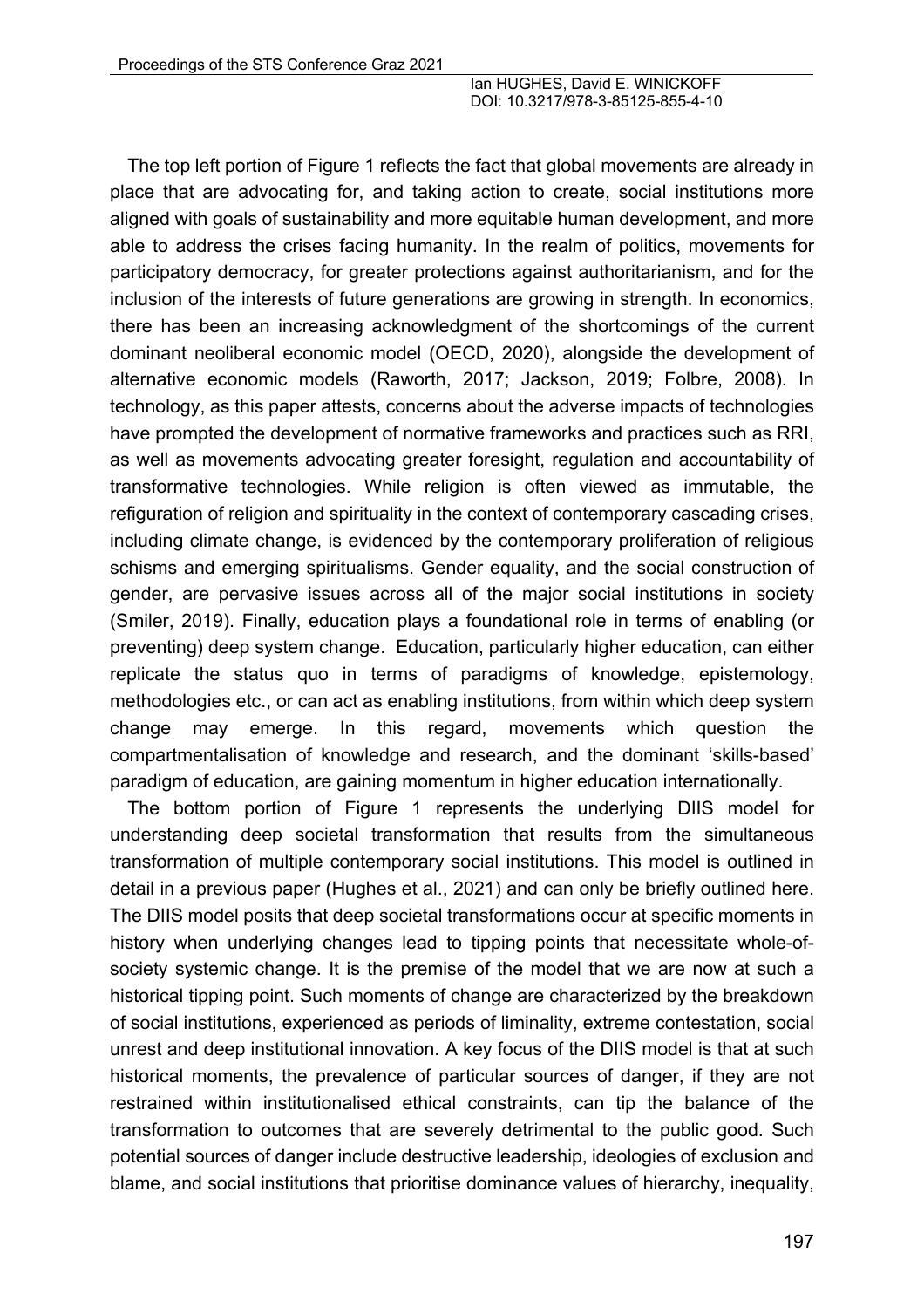coercion and private gain, over partnership values of equity, cooperation, and public good (Eisler and Fry, 2019).

The four components in Figure 1 together indicate the need for a whole of society paradigm shift, and that such a shift must be constrained within ethical boundaries if it is to result in outcomes that contribute to the common good, particularly increased sustainability and human development.

In summary, the DIIS model can be stated in four primary axioms:

- 1. achieving planetary sustainability requires deep institutional change across multiple social institutions (technology, politics, economics, gender, religion, education)
- 2. ongoing deep institutional changes are currently occurring across these social institutions, spurred by, and occurring within the context of, multiple cascading contemporary crises
- 3. transformation in one institutional arena (e.g., technology) is occurring in deeply coupled interactions with other social institutions (politics, economy, gender, religion, education), and
- 4. transformations, both within individual social institutions and their summation across society, must be constrained within ethical boundaries if the outcomes are to be in the direction of increased sustainability and greater human development.

# **5. Discussion and Conclusion—Implications of DIIS for RRI**

RRI has emerged as a set of principles and practices aimed at enabling the governance of new and emerging technologies for the public good. The concerns that RRI seeks to address are diverse and critical, ranging from safety concerns over the application of new technologies, their environmental and societal consequences, the potentially existential threats that some technologies may pose, the desire to steer R&I towards the solution of existential threats such as climate change, and the imperative in democratic societies that citizens should have an input into decisions that may profoundly impact their lives. RRI has particular significance at the present moment given the range of crises that humanity is facing, most or all of which involve technology both as their cause and (in part) their potential solution. Current RRI approaches are based on accepted principles of anticipation, reflexivity, inclusion and responsiveness, and comprise multiple instruments which target individual parts of the R&I process. Effective RRI however requires systemic application of these principles and holistic coordination of multiple individual mechanisms along the entire innovation process. Such a coordinated approach has been difficult to achieve because RRI arguably lacks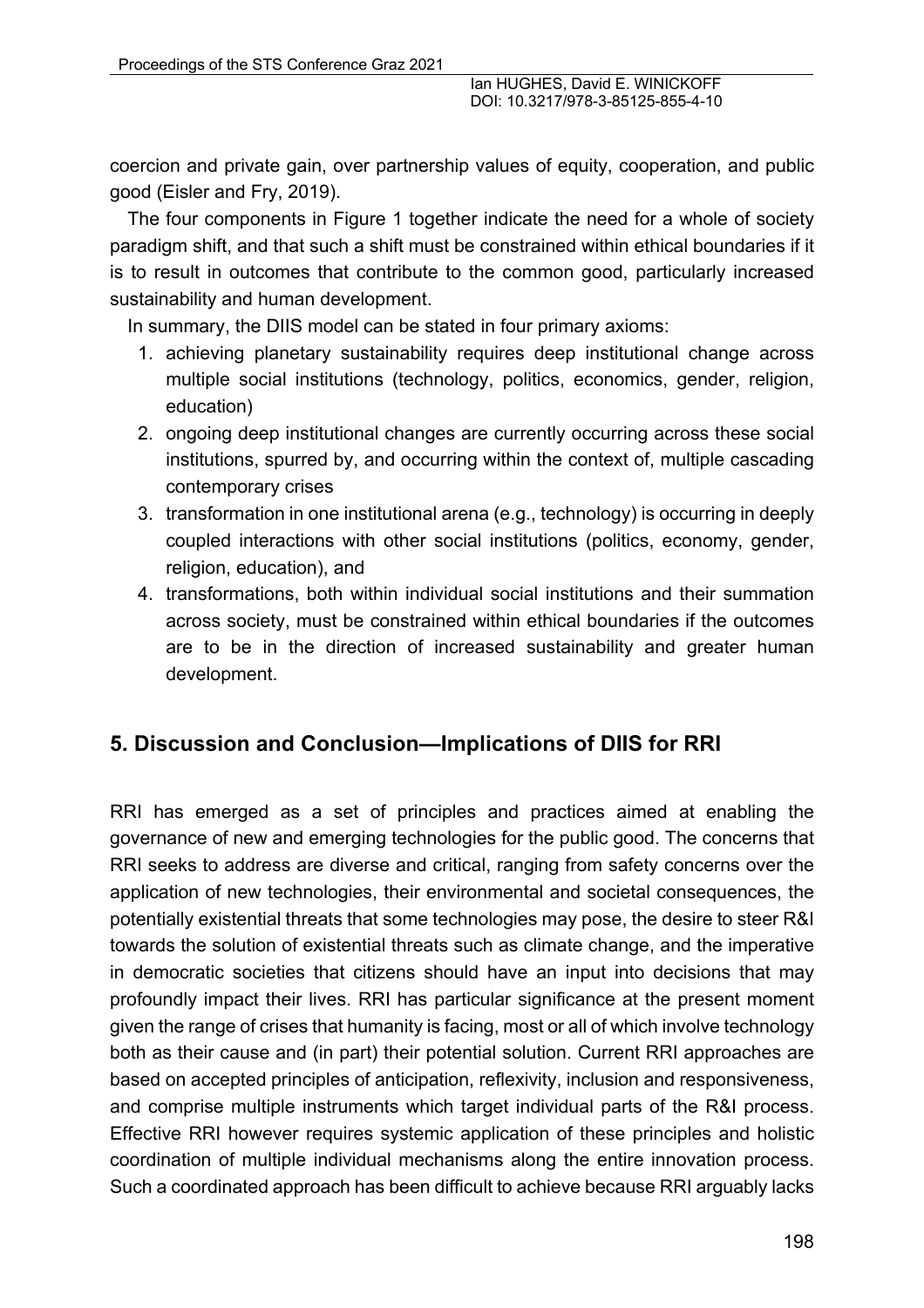a theory of complex institutional systems. Here the RRI model of change could be enriched by the perspectives on system change outlined above.

The MLP, Deep Transition and DIIS models build on each other, supporting the deep understanding needed to address the cascading crisis we face. The MLP highlights the fact that transition in individual socio-technical systems occurs through the dynamic interplay of changes at the multiple levels of niche, paradigm and landscape. The Deep Transition model shows how the historical development of the multiple sociotechnical systems that underpin modern societies has resulted in a landscape of meta-rules and values that constitute Industrial Modernity. These meta-rules and values in turn acts as a deeply constraining influence on the further development of technology. The DIIS model aims to highlight the fact that technology, in turn, is part of a much wider set of social institutions, comprising politics, economics, gender, religion, and education, which also deeply influence the development pathways of technology. The models suggest therefore that the levers of action for RRI are more varied and pervasive, but also more institutionally embedded and potentially more intransigent. While the MLP and Deep Transitions frameworks both conceptualize the embeddedness of technology and innovation in wider social systems, the DIIS model approaches the technological system as inextricably intertwined with, influencing, and influenced by the other social systems which DIIS is addressing. This parallel conceptualisation and analysis of multiple systems in the DIIS approach significantly broadens both the research questions that present themselves and the transdisciplinary inclusiveness of the analysis required. For the purposes of the current paper, for example, the DIIS approach widens Schot and Kanger's conceptualisation of landscape from 'Industrial Modernity' to a much broader framing of landscape as 'Postmodernity', which can include sociological, psychoanalytical, and feminist perspectives, among others, in the framing. Further development of the DIIS model will aim to acquire a deeper understanding of the systemic intersectionality of the various social institutions included in the DIIS framing (Choo and Ferree, 2010), as well as further research on the simultaneous ideational, structural and process elements of multiple system change.

The perspective brought by the Deep Transition and DIIS models suggests three areas of further research for existing RRI that could potentially deepen the capacity of RRI as norms and practices to help steer technology in ways that support social change for the public good.

First, a potential limitation of RRI is that it views the world from within the STI system. Current RRI practices operate within an incomplete model of change and a limited view of complexity. This arguably limits RRI's capacity to enhance the responsiveness to science and technology, one of RRI's core values as discussed above. True responsiveness requires a systemic diagnosis of the problem and likely solutions. The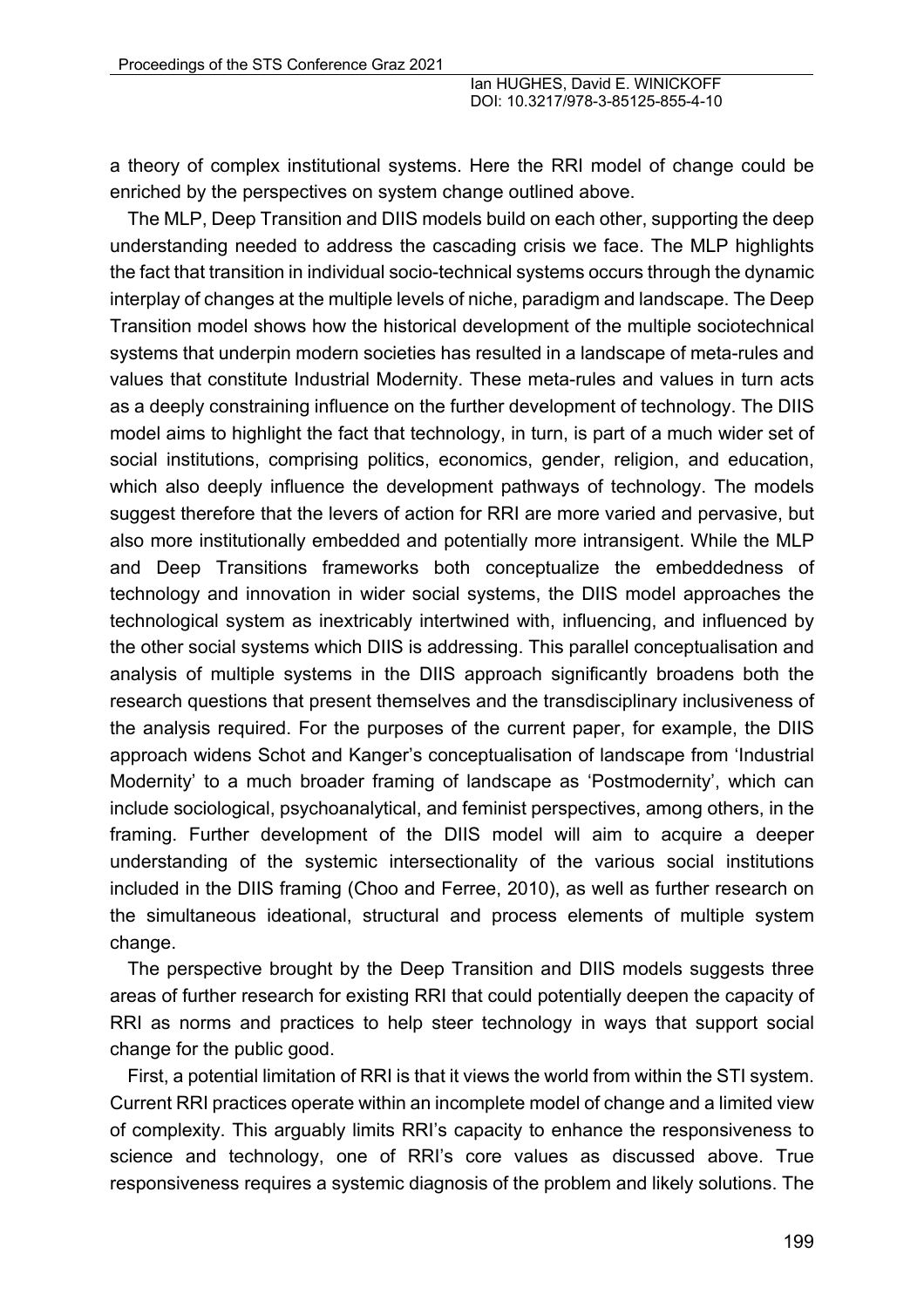capacity to respond is limited if the scope is too trained upon itself. Further discussion on the wider whole-of-society contexts within which RRI is being developed and applied, as highlighted by the DIIS model, is warranted.

Second, RRI focuses on behaviour at the niche rather than structural systemic level. As a result, the RRI agenda, as important as it is, may be frustrated in its aspirations to help drive critical R&I transitions. DIIS, alongside the MLP and Deep Transition models, by showing the multi-level and inter-connected nature of the major social systems influencing technology, could provide new and important levers and targets for RRI.

Finally, it is questionable whether RRI—as it focuses squarely on the STI system alone—can aim at the deep systemic changes that are needed for transitions without rethinking innovation itself. Both the Deep Transition and DIIS models assert that a rupture with the landscape of meta-rules and values of industrial modernity is necessary for transitions at this historic moment. The point of intervention of existing models of RRI, which aim to bring about changes to the governance of technology within existing landscape meta-rules and values, might therefore be insufficient to effectively channel technological development for the public good. For these reasons, some commentators argue that RRI may be working with an oversimplified model of innovation itself and may need to rework some of its foundational assumptions (Blok and Lemmens 2015).

The preceding discussion suggests, therefore, that the responsiveness of the science and technology system to social challenges will require a greater appreciation of the complexity of the multiple systems that need to change and the integral role of technology within this broader context. RRI might usefully engage the theories discussed above in order to deepen its capacity to affect social changes that are sorely needed.

### **Acknowledgments**

The authors would like to thank Professor Brian Ó Gallachóir for helpful discussions and insights during the preparation of this paper, as well as the wider DIIS team on whose work this paper builds.

# **References**

Abduljabbar, R., Dia, H., Liyanage, S. and Bagloee, S.A., 2019. Applications of artificial intelligence in transport: An overview. *Sustainability*, 11(1), p.189.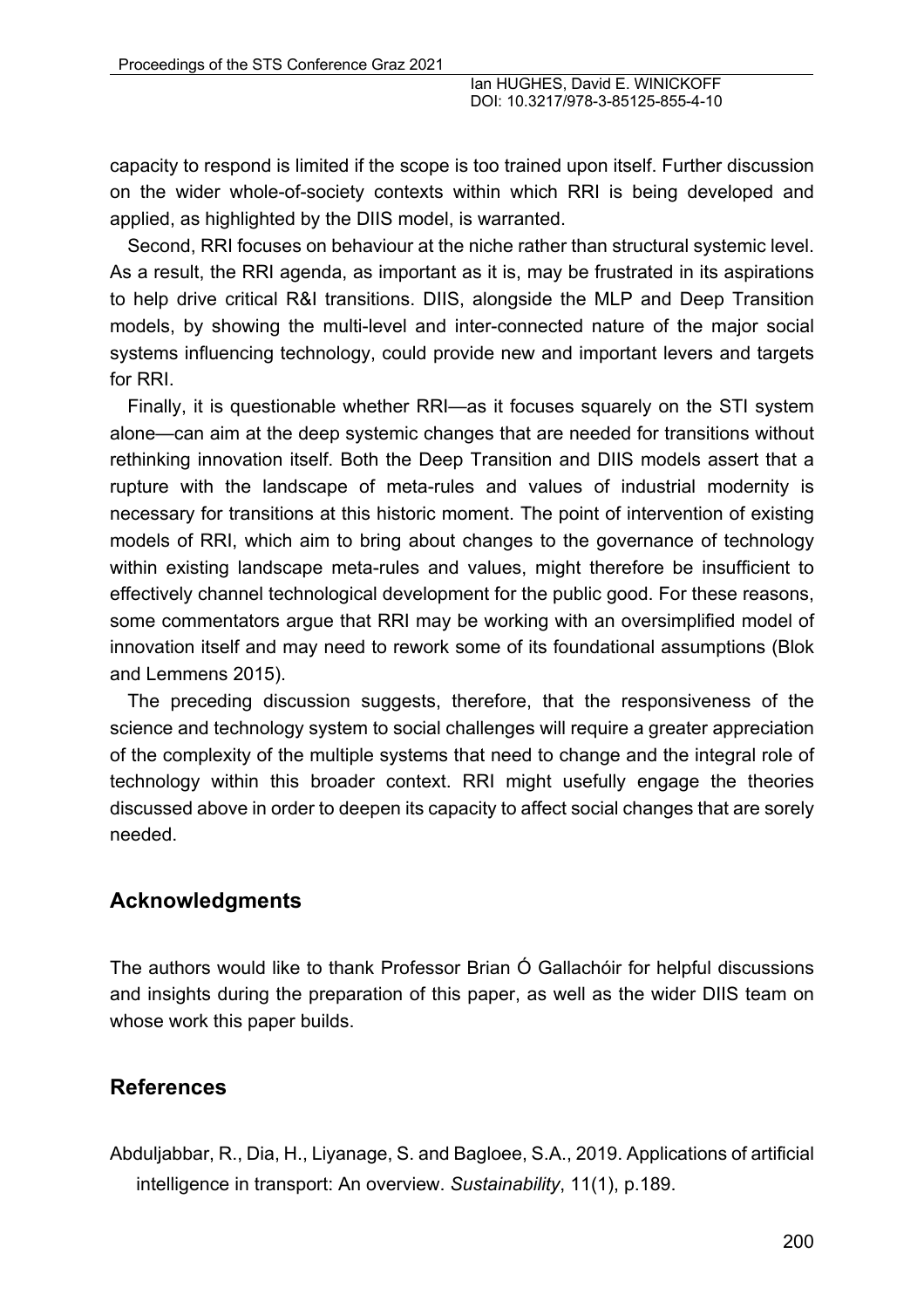- Ahmad, T., Zhang, D., Huang, C., Zhang, H., Dai, N., Song, Y. and Chen, H., 2021. Artificial intelligence in sustainable energy industry: Status Quo, challenges and opportunities. *Journal of Cleaner Production*, p.125834.
- Blok, V. and Lemmens, P., 2015. The emerging concept of responsible innovation. Three reasons why it is questionable and calls for a radical transformation of the concept of innovation. In *Responsible innovation* 2 (pp. 19–35). Springer, Cham.
- Bostrom, N., 2014. Superintelligence: Paths, dangers, strategies. Oxford: Oxford University Press.
- Burget, M., Bardone, E. and Pedaste, M., 2017. Definitions and conceptual dimensions of responsible research and innovation: A literature review. *Science and engineering ethics*, 23(1), pp.1–19.
- Buur, J. and Matthews, B., 2008. Participatory innovation. *International Journal of Innovation Management*, 12(03), pp.255-–73.
- Callon, M., 1987. Society in the making: the study of technology as a tool for sociological analysis. *The social construction of technological systems: New directions in the sociology and history of technology*, pp.83–103.
- Callon, M., Lascoumes, P. and Barthe, Y., 2011. *Acting in an uncertain world: An essay on technical democracy*. Inside Technology.
- Chesbrough, H.W., 2003. *Open innovation: The new imperative for creating and profiting from technology*. Harvard Business Press, Boston, MA.
- Choo, H.Y. and Ferree, M.M., 2010. Practicing intersectionality in sociological research: A critical analysis of inclusions, interactions, and institutions in the study of inequalities. *Sociological theory*, 28(2), pp.129–149.
- Cockburn, I.M., Henderson, R. and Stern, S., 2018. *The impact of artificial intelligence on innovation* (No. w24449). National bureau of economic research.
- Eisler, R. and Fry, D.P., 2019. *Nurturing our humanity: How domination and partnership shape our brains, lives, and future*. Oxford University Press.
- European Commission, 2014. *Rome Declaration on Responsible Research and Innovation in Europe*, https://ec.europa.eu/digital-single-market/en/news/romedeclaration-responsibleresearch-and-innovation-europe (Accessed on 28 August 2017).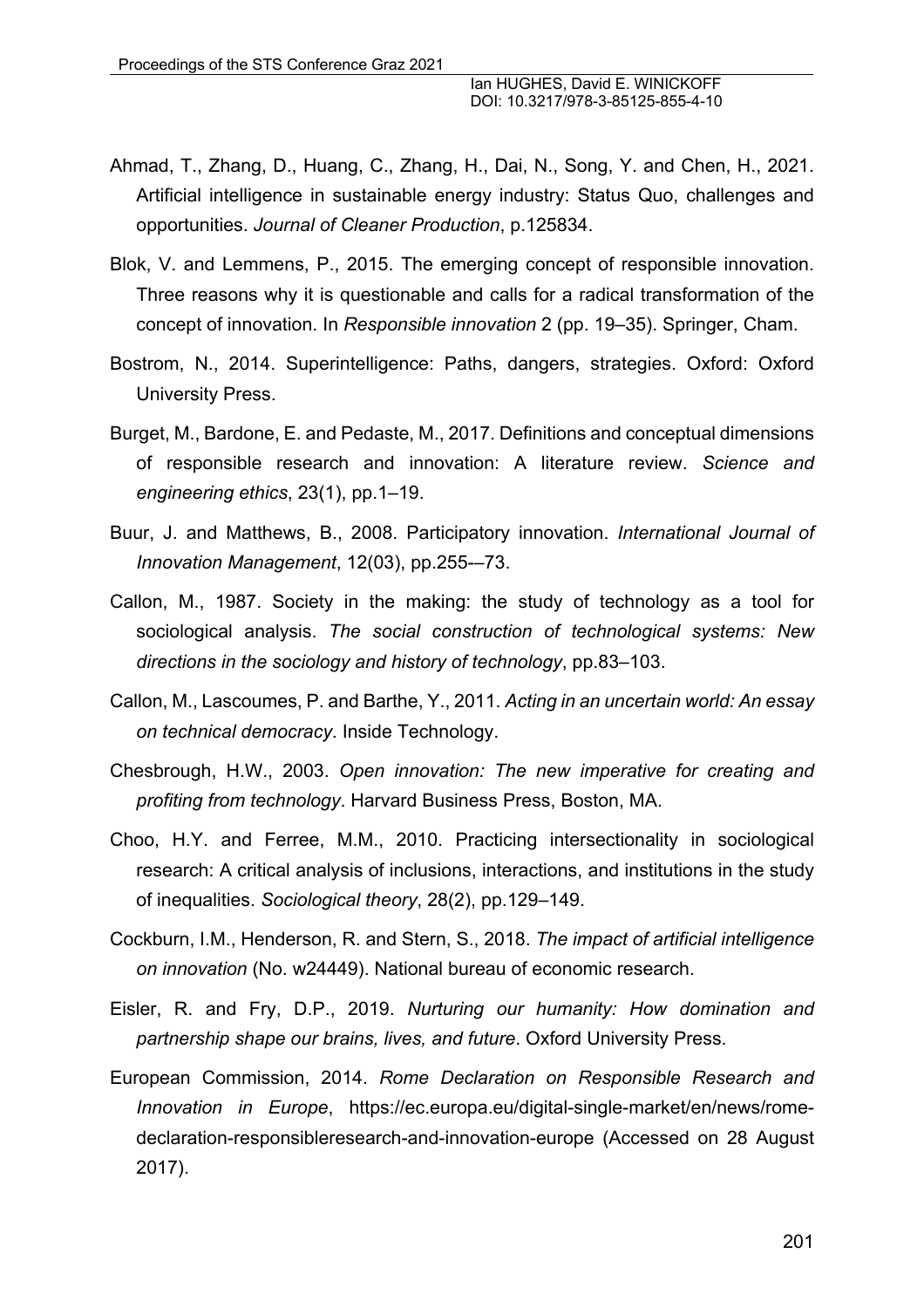- Fjelland, R., 2020. Why general artificial intelligence will not be realized. *Humanities and Social Sciences Communications*, 7(1), pp.1–9. https://doi.org/10.1057/s41599-020-0494-4.
- Folbre, N., 2008. *Valuing children: Rethinking the economics of the family*. Harvard University Press.
- Freeman, C., and Louçâ, F., 2001. *As time goes by: from the industrial revolutions to the information revolution*. Oxford University Press.
- Geels, F.W., 2005. Processes and patterns in transitions and system innovations: Refining the co-evolutionary multi-level perspective. *Technological forecasting and social change*, 72(6), pp.681–696.
- Glatz-Schmallegger, M., Byrne, E.P., Mullally, G., Hughes, I., McGookin, C. and Ó Gallachóir, B.P., 2021. Social innovation and deep institutional innovation for sustainability and human development. *Open Cultural Studies*, 47, pp.176–192.
- Godin, B., 2006. The linear model of innovation: The historical construction of an analytical framework. *Science, Technology, & Human Values*, 31(6), pp.639–667.
- Goodin, R.E. and Dryzek, J.S., 2006. Deliberative impacts: The macro-political uptake of mini-publics. *Politics & society*, 34(2), pp.219–244.
- Goodman, K., Zandi, D., Reis, A. and Vayena, E., 2020. Balancing risks and benefits of artificial intelligence in the health sector. *Bulletin of the World Health Organization*, 98(4), p.230.
- Grace, K., Salvatier, J., Dafoe, A., Zhang, B. and Evans, O., 2018. When will AI exceed human performance? Evidence from AI experts. *Journal of Artificial Intelligence Research*, 62, pp.729–754. https://perma.cc/2K2D-LE3A.
- Grin, J., Rotmans, J. and Schot, J., 2010. *Transitions to sustainable development: new directions in the study of long term transformative change*. Routledge.
- Guston, D.H. and Sarewitz, D.,2002. Real-time technology assessment. *Technology in society*, 24(1–2), pp.93–109.
- Hajer, M.,2003. Policy without polity? Policy analysis and the institutional void. *Policy sciences*, 36(2), pp.175–195.
- Haner, J. and Garcia, D., 2019. The artificial intelligence arms race: trends and world leaders in autonomous weapons development. *Global Policy*, 10(3), pp.331–337.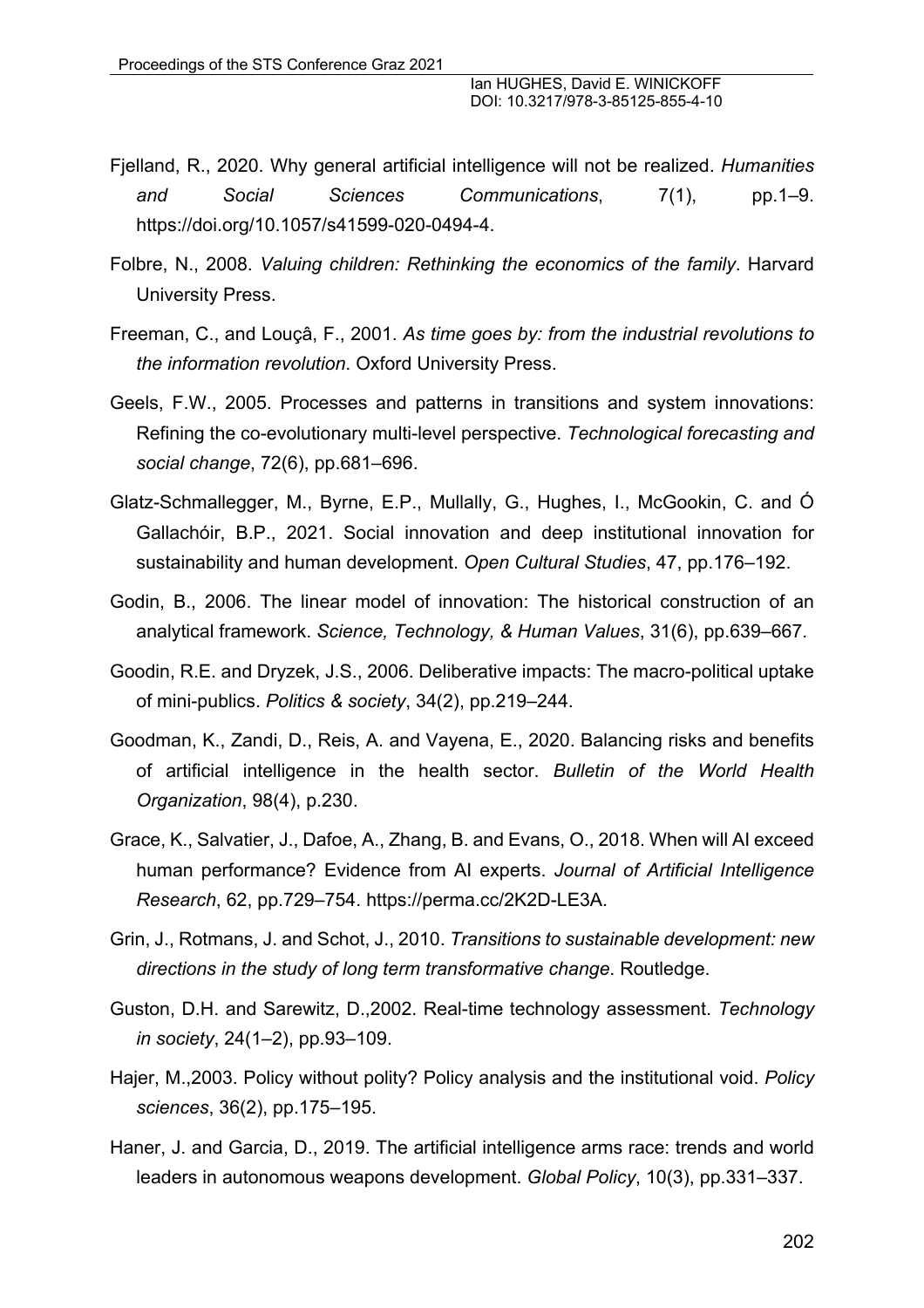- Hippel, E. V., 2005. Democratizing innovation: The evolving phenomenon of user innovation. *Journal für Betriebswirtschaft*, 55(1), 63–78.
- Hughes, I., Byrne, E., Glatz-Schmallegger, M., Harris, C., Hynes, W., Keohane, K. and Gallachóir, B.Ó., 2021. Deep institutional innovation for sustainability and human development. *World Futures*, pp.1–24.
- Jackson, T., 2019. The post-growth challenge: secular stagnation, inequality and the limits to growth. *Ecological economics*, 156, pp.236–246.
- Jasanoff, S., 2004. *States of Knowledge: The Co-production of Science and Social Order*. London: Routledge.
- Kanger, L., & Schot, J., 2019. Deep transitions: Theorizing the long-term patterns of socio-technical change. *Environmental Innovation and Societal Transitions*, 32, 7– 21.
- Nedelkoska, L. and Quintini, G., 2018. *Automation, skills use and training*. OECD Social, Employment and Migration Working Papers, No. 202, OECD Publishing, Paris.
- Nelson, R.R. ed., 1993. *National innovation systems: a comparative analysis*. Oxford University Press on Demand.
- Nuffield Council on Bioethics, 2013. *Novel neurotechnologies: intervening in the brain*, Nuffield Council on Bioethics, https://www.nuffieldbioethics.org/wpcontent/uploads/2013/06/Novel\_neurotechnologies\_report\_PDF\_web\_0.pdf
- OECD, 2018, *Putting faces to the jobs at risk of automation*, Policy Brief on the Future of Work, OECD Publishing, Paris https://www.oecd.org/future-of-work/Automationpolicy-brief-2018.pdf.
- OECD, 2019, *Artificial Intelligence in Society*, OECD Publishing, Paris.
- OECD, 2020. *Beyond growth: towards a new economic approach*. OECD Publishing.
- O'Keefe, C., Cihon, P., Flynn, C., Garfinkel, B., Leung, J., and Dafoe, A., 2020. *The Windfall Clause: Distributing the Benefits of AI*. Centre for the Governance of AI Research Report. Future of Humanity Institute, University of Oxford. Available at: https://www.fhi.ox.ac.uk/windfallclause/.
- Owen, R., Macnaghten, P. and Stilgoe, J., 2012. Responsible research and innovation: From science in society to science for society, with society. *Science and public policy*, 39(6), pp.751–760.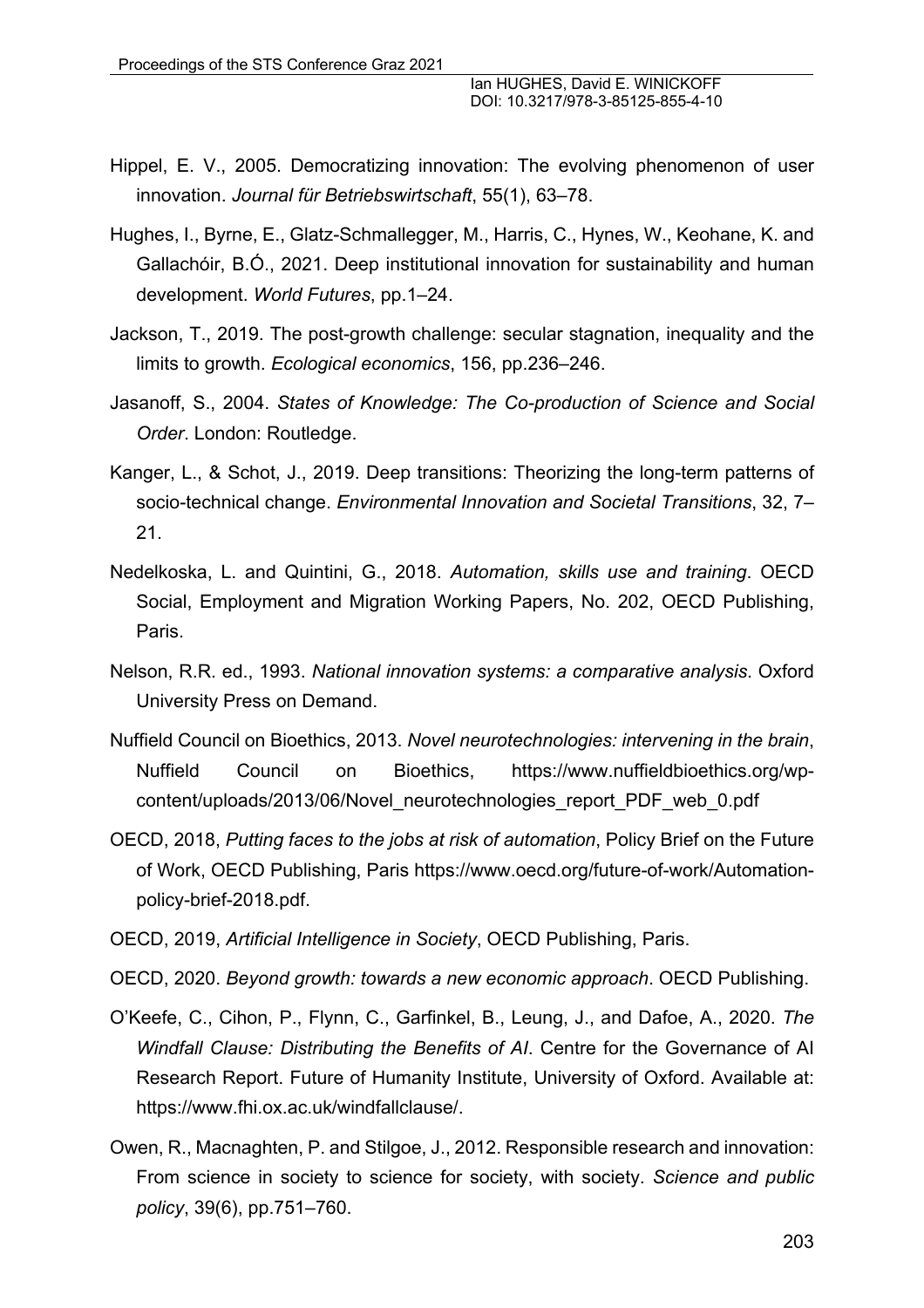- Owoc, M.L., Sawicka, A. and Weichbroth, P., 2021. Artificial Intelligence Technologies in Education: Benefits, Challenges and Strategies of Implementation. arXiv preprint arXiv:2102.09365.
- Perez, C., 2002. *Technological Revolutions and Financial Capital: The Dynamics of Bubbles and Golden Ages*. Edward Elgar, Cheltenham, UK.
- Powell, W.W., Koput, K.W. and Smith-Doerr, L., 1996. Interorganizational collaboration and the locus of innovation: Networks of learning in biotechnology. *Administrative science quarterly*, pp.116–145.
- Raworth, K., 2017. *Doughnut economics: seven ways to think like a 21st-century economist*. Chelsea Green Publishing.
- Raymond, E., 1999. *The Cathedral and the Bazaar: Musings on Linux and Open Source by an Accidental Revolutionary*, O'Reilly and Associates, Inc., Sebastopol, CA.
- Rip, A., Misa, T.J. and Schot, J. eds., 1995. *Managing technology in society*. London: Pinter Publishers.
- Sachs, J.D. and Kotlikoff, L.J., 2012. *Smart machines and long-term misery* (No. w18629). National Bureau of economic research. https://perma.cc/MS34-B3EK.
- Schot, J. and Kanger, L., 2018. Deep transitions: Emergence, acceleration, stabilization and directionality. *Research Policy*, 47(6), pp.1045–1059.
- Schroeder, D. and Ladikas, M., 2015. Towards principled Responsible Research and Innovation: employing the difference principle in funding decisions. *Journal of Responsible Innovation,* 2(2), pp.169–183. http://dx.doi.org/10.1080/23299460.2015.1057798.
- Schuurbiers, D., 2011. What happens in the lab: Applying midstream modulation to enhance critical reflection in the laboratory. *Science and engineering ethics*, 17(4), pp.769–788.
- Stilgoe, J., Owen, R. and Macnaghten, P., 2013. Developing a framework for responsible innovation. *Research policy*, 42(9), pp.1568–1580.
- Tancoigne, E., Randles, S. and Joly, P., 2016. Evolution of a concept: a scientometric analysis of RRI. *Navigating Towards Shared Responsibility in Research and Innovation. Approach, Process and Results of the Res-AGorA Project.* Karlsruhe, pp.39–44. http://pure.au.dk/portal/files/98634660/RES\_AGorA\_ebook.pdf.